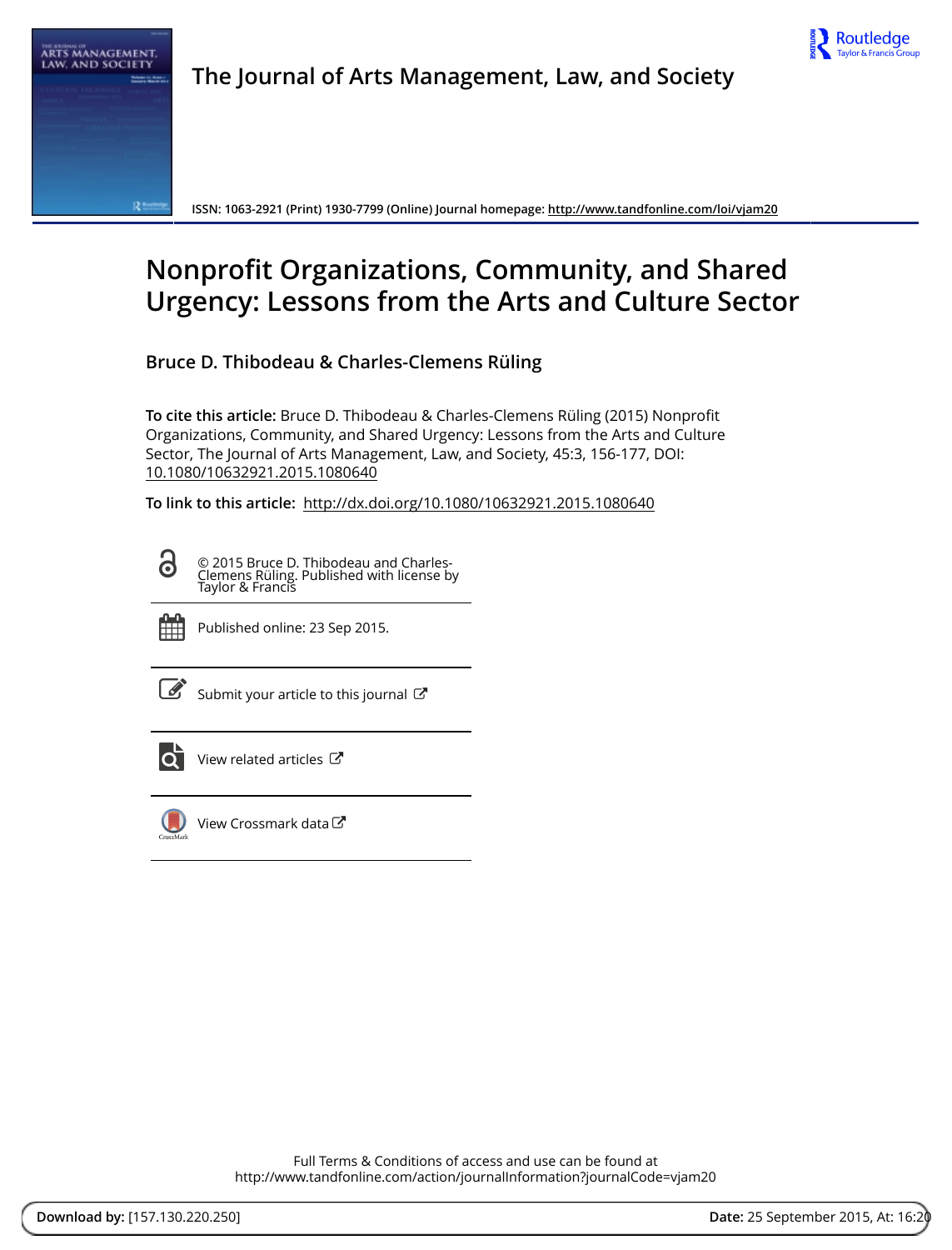

## Nonprofit Organizations, Community, and Shared Urgency: Lessons from the Arts and Culture Sector

Bruce D. Thibodeau

*Babson College, Babson Park, Massachusetts*

## Charles-Clemens Rüling *Grenoble Ecole de Management, Grenoble, France*

Mainstream arts management and stakeholder research highlights the relationships between nonprofit organizations and community, yet empirical research on how those interactions result in outcomes is limited. This article looks at the stakeholder attribute "urgency" and the impact on and by the stakeholder group "community." Building on a comparative case study of five cultural organizations and their capital intensive facility projects, our research finds that both new and existing organizations embrace a community-wide process whereby internal and external stakeholders are identified, relationships nurtured, social and emotional bonds strengthened, and shared urgency between community and organization is created towards specific outcomes.

*Keywords arts and culture, community, nonprofit organizations, stakeholders, urgency*

## INTRODUCTION

This article focuses on the connection between the stakeholder attribute "urgency" and the stakeholder group "community" in nonprofit arts and culture organization management. In broad terms, community in the arts, stakeholder management, and social research have various definitions. We therefore frame a working definition of community while centering on the various aspects between organization and community embedded in the general urgency attribute and, more specifically, how a sense of urgency evolves through these interactions. As limited research has been done on community and shared urgency related to the major strategic initiatives of nonprofit cultural organizations, our research integrates both managerial and sociological perspectives. The goal is to look at how nonprofit cultural organizations create a sense of shared urgency with and in community to generate specific outcomes.

<sup>©</sup> Bruce D. Thibodeau and Charles-Clemens Rüling

This is an Open Access article. Non-commercial re-use, distribution, and reproduction in any medium, provided the original work is properly attributed, cited, and is not altered, transformed, or built upon in any way, is permitted. The moral rights of the named author(s) have been asserted.

Address correspondence to Bruce D. Thibodeau, Arts Consulting Group, 292 Newbury Street, #315, Boston, MA 02115. E-mail: bthibodeau1@babson.edu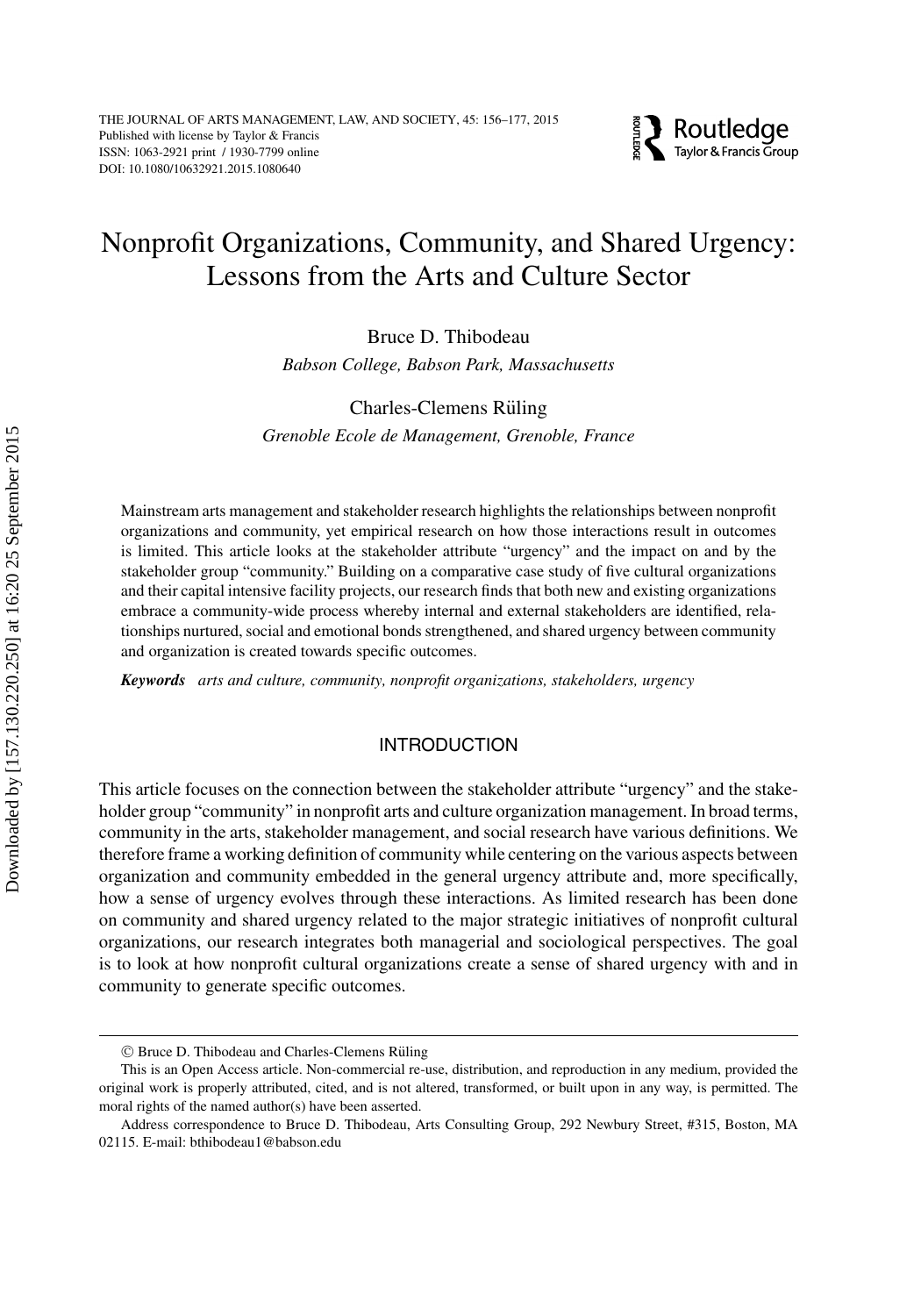We collect and analyze data on community and organization stakeholder interactions in a retrospective, comparative case study of five nonprofit arts and culture organizations, both new and existing, and their capital-intensive facility projects. We find that all five organizations embrace a community-wide process whereby internal and external stakeholders are identified, relationships nurtured, social and emotional bonds established and strengthened, and shared urgency is created in and by community to support specific organizational goals. Sociomateriality, sensemaking, and power (Balogun, et al. 2014) evolve as organizations examine business and operating models of their facility projects, create public and private dialogue in the communities in which they exist, influence or are influenced by that dialogue, and seek to achieve a balance for how a project can best serve the needs of, and generate support from, community.

The research contributes to the arts management, stakeholder, and sociological literature by demonstrating how nonprofit cultural organizations create a sense of shared urgency in and with their communities. Material and cognitive connections are made to a project and the people involved in it, commitment to one or both of these occurs, and the capacity (e.g. financial, emotional, intellectual) of a community is leveraged to create a sense of shared urgency in realizing nonprofit cultural organization goals. The research is motivated by numerous cultural organizations that identify a need for new, renovated, or restored facilities in concept, yet face significant challenges in aligning stakeholders to achieve intended outcomes. This study contributes lessons for cultural organizations on how best to engage community stakeholders in a process that results in support for and shared urgency in the planning and development required to achieve the grand opening of cultural facilities.

## STAKEHOLDERS, THE ARTS, AND COMMUNITY

Stakeholder, arts management, and community research each highlight different yet complementary perspectives on community with limited study on the urgency attribute. We briefly provide an overview of these three research areas and illuminate the urgency attribute.

In the management literature, stakeholders comprise "any person, group or organization that can place a claim on an organization's attention, resources or output, or is affected by that output" (Freeman 1984, 45), including groups of "customers, employees, suppliers, communities, and financiers" (Freeman, Harrison, et al. 2010, 9) and the value creation that occurs from the interaction between stakeholders and a business enterprise (2010, 24). In stakeholder theory, "communities" are defined under the four broad contexts of community of place, community of interest, virtual advocacy groups, and communities of practice (Dunham, Freeman, and Liedtka 2006) with three specific strategies in approaching each—cooperation, collaboration, and containment (38). Based on the three stakeholder attributes of power, legitimacy, and urgency and the combination thereof, seven interrelated classes of stakeholders are identified (Mitchell, Agle, and Wood 1997). In arts management literature, however, community can mean the collective group of individuals, organizations, and agencies that produce, present, and promote artistic endeavors or those in a community who attend or otherwise support those endeavors (McClellan, Rebello-Rao, and Wyszomirski 1999). From a sociological perspective, community is viewed as both a responsibility and resource (Nowell and Boyd 2010) where spirit, trust, trade, and art are seen as the core elements of having a sense of community (McMillan 1996) and barriers mark who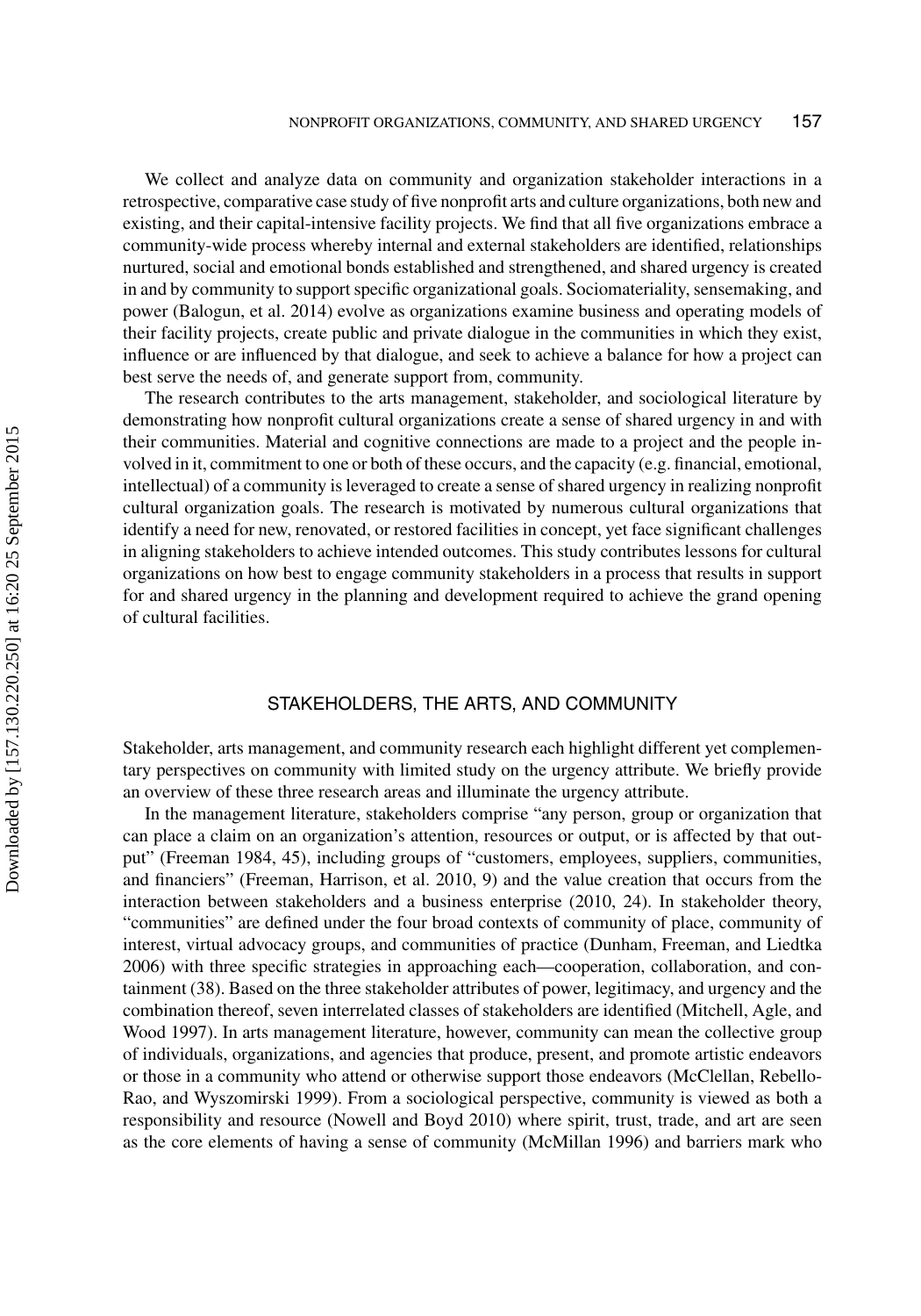does and doesn't belong, symbols denote membership, and behavior is influenced by community norms (McMillan 2011).

Due to both the complexities and nuances of these definitions of community, and recognizing that internal organizational stakeholders have personal and professional connections that are necessary for successful project outcomes, our research defines community as stakeholders who share a community of place, of interest, and of practice (Dunham et al. 2006) with the sense of community (McMillan 1996) as a responsibility and resource (Nowell and Boyd 2010) operating in the arts and culture sector (McClellan et al. 1999).

Managerial stakeholder research largely concentrates on for-profit corporations (Fassin 2009; Freeman et al. 2010, 30-45; Laplume, Sonpar, et al. 2008; Slinger 1999) and far outweighs nonprofit and public sector research (Laplume et al. 2008) with a limited amount in the arts and culture sector. The stakeholder literature has stressed multi-actor relationships and characterized both stakeholders and firms as independent actors with stakeholder classes depicted by their relative saliency as a function of power, legitimacy, and urgency attributes that influence an organization's economic interests with the latter attribute on the immediacy that stakeholder claims need attention (Mitchell et al. 1997). In order to better understand these attributes, we focused on the specific "community" stakeholder group by reviewing journal articles through systematic research. We paired "shared" (and associated synonyms) and "community" (as well as individual, group, and institutional terms) with each stakeholder attribute to look at the intersection of these terms in the literature. We found that scholarly and peer-reviewed journal articles within business and management research utilizing the combination of these terms are heavily weighted towards stakeholder power (86%) and legitimacy (12%) with less than 2% on community and shared urgency (Appendix A). We then considered nonprofit organizations and their capital-intensive facility projects and how urgency unfolds through interaction with community stakeholders.

With no articles appearing on "stakeholders" and "community urgency," we recognized the limited nature of research in this area and shifted our attention to contributions related to "shared" and "group" urgency. Of the resulting six articles, three included "stakeholders" and "shared urgency" and address internal organizational dynamics and common language among employee stakeholders (Griffin 2008), the supply of and demand for business education regarding the interdependence of business necessities within broader societal interests (Gentile 2001), and unexpected boundary issues in urban planning (Verweij, Van Meekerk, Koppenjan, and Geerlings 2014). Of these three, the latter is similar to the microcosm of cultural facility planning in a metropolitan area, indicating the need to invest in building capacity to address boundary issues and to develop coping strategies in capital-intensive urban planning projects with focus on public-private partnerships (20). It references the concept of a shared sense of urgency through government intervention in an infrastructure project, but its findings do not focus on the topic from the nonprofit organization or the arts and culture sector perspectives.

The article that includes "stakeholders" and "common urgency" focuses on business ethics while embracing the value of profit in corporations (Primeaux 1997), while the article that includes "stakeholders" and "collective urgency" looks at collaborative governance in the health services sector in the Southeastern US (Agbodzakey 2012). Similar to cultural facility planning and development, the latter article highlights the importance of shared understanding of the problem in achieving a collaborative approach which manifests collective urgency towards ensuing actions (114). Finally, the article that includes "stakeholders" and "group urgency" highlights effective *Guanxi* (interpersonal connections) in hierarchical stakeholder models in China (Su, Mitchell,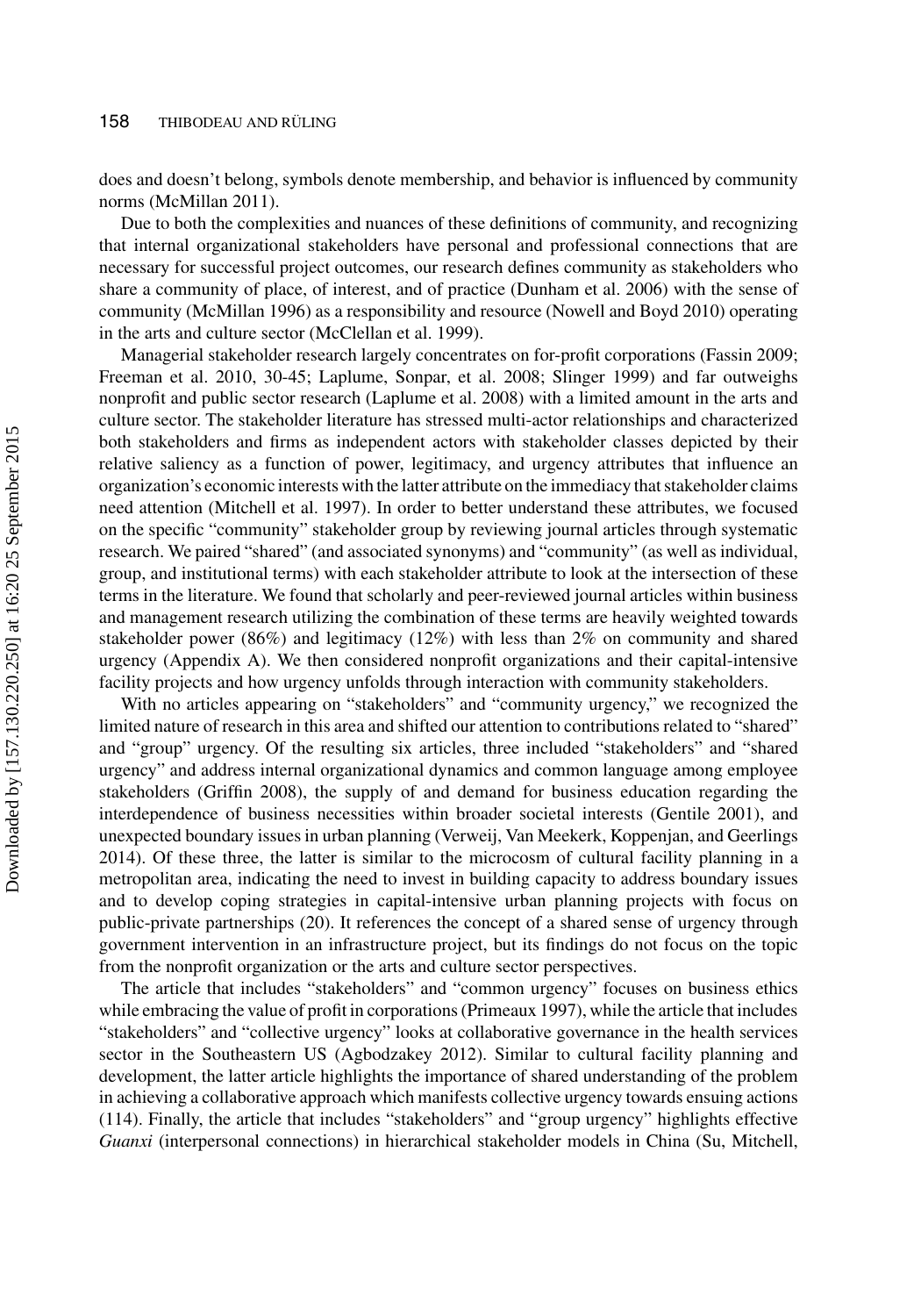and Sirgy 2007). In this instance, criticality and timing of *guanxi* exist where urgency motivates management to determine the hierarchy of stakeholder relationships (313). None of these six articles, however, focuses on long-term interactions between US nonprofit cultural organizations, community, and urgency. We were therefore motivated to explore how these organizations, which have stated urgency for their projects, interact with community to achieve a shared commitment to and urgency for the desired outcomes.

Arts and cultural management research over the past 25 years has focused primarily on marketing, consumer behavior, management, finance, cultural policy, human resources, technology, and a broad array of "other topics," including cultural tourism, educational programs, and social issues (Perez-Cabanero and Cuadrado-Garcia 2011). These other topics accounted for 7.5% of the total research associated with the first 10 International Association of Arts and Cultural Management (AIMAC) conferences between 1991 and 2009, and we therefore sought to add to the social issues research. Additional research, specifically on cultural facilities, has focused on economic and demographic factors related to investing in cultural facility development (Woronkowicz 2013); assessing and responding to the renovation, expansion, and creation of new visual and performing arts facilities (Rosewall 2006); and theoretical approaches to evaluating the demand for arts centers (Radbourne 2001). None of these, however, are centered on the stakeholder influence of or on community and the urgency surrounding the planning and development of cultural facilities.

Social issues in the complex multi-disciplinary and interdisciplinary areas of arts management theory and research have evolved beyond economic discussions as collective organizational and individual identities are connected to and embedded in the impact of the arts on society (Kirchberg and Zembylas 2010). Empirical research on the psychological sense of community—with its four primary elements of spirit, trust, trade, and art—demonstrates the resources that "community" can provide and the responsibilities of those stakeholder communities (i.e., McMillan 1996; Chavis, Hogge, McMillan, and Wandersman 1986; Nowell and Boyd 2010). In this instance, art "represents the transcendent values of the community, but the basic foundation of art is experience" and "to have experience, the community's members must have contact with one another . . . for sense of community to develop" (McMillan 1996, 322). Centered in the community psychology literature, however, this research does not address the arts or management aspects related to the community-organization relationship, interaction, and influence that one has on the other.

With limited integration of the stakeholder, arts management, and community research referenced earlier, we seek to deepen and broaden the literature by focusing on how shared urgency is created between organizations and community. We therefore address the following research question: *In what ways do nonprofit cultural organizations create a sense of shared urgency with community as they pursue capital-intensive facility projects?*

#### METHODS, DATA, AND ANALYSIS

We addressed the research question underlying this article in the context of a larger research project on stakeholder interactions in cultural facility projects, embracing a comparative, retrospective case study approach (Yin 2003; Eisenhardt and Graebner 2007) researching five nonprofit cultural organizations located in the US that planned, developed, and opened capital-intensive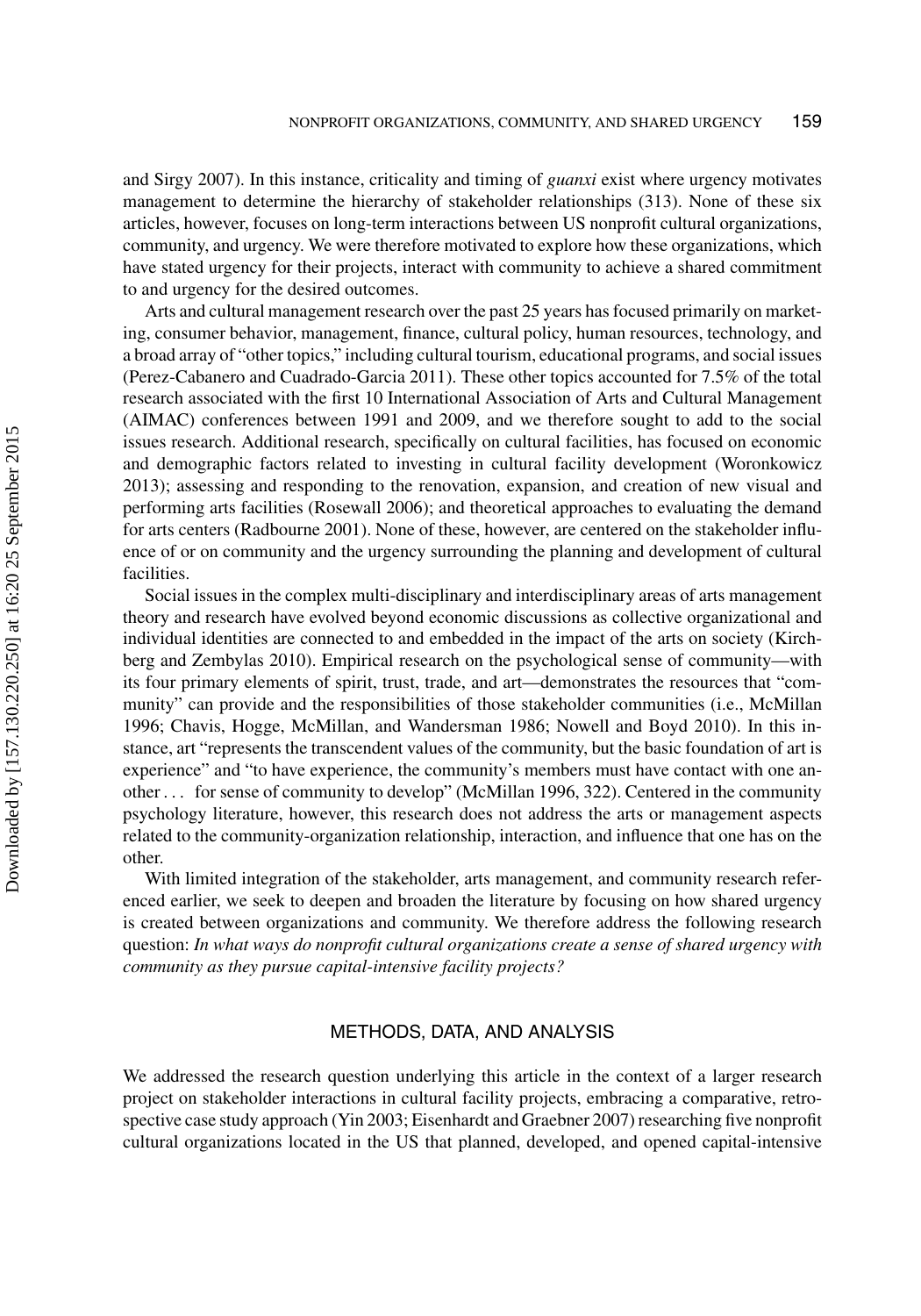#### 160 THIBODEAU AND RÜLING

cultural facility projects between 2000 and 2010. This research design allowed us to portray the idiosyncrasies of each organization, generalize results through the identification and analysis of cross-case patterns, demonstrate community-organization interactions, and consider inflection points that create shared urgency between the two.

## Case Selection

We chose five nonprofit cultural organizations in a range of community sizes but all within larger US Census 2010 Metropolitan Statistical Areas (MSA) in the Northeastern US for comparability purposes. As cultural facility projects can sometimes be decades in the making and never come to fruition, the researchers determined that the most appropriate approach would be to focus on the fluidity of the people, processes, and communities in which the cultural facilities were planned and developed that culminated in a grand opening. We therefore selected these cases from an initial list of over 200 cultural facility grants awarded by one government agency between 2007 and 2009 to multi-disciplinary arts and culture organizations. Each of these organizations obtained one or more cultural facility capital financing seed grant(s) from the government agency which required at least a matching amount of funds from additional private sources. We selected from these to ensure that the majority of funds were primarily from an array of private (i.e., individual, corporate, foundation) sources contributed to the nonprofit organization rather than from public (i.e., government) sources. Striving for maximum variety, we included both established organizations and startups whose facilities had grand openings between 2006 and 2010, which limited the research population to about 25 organizations. Approximately 15 were invited to participate in the study based on size (i.e., larger than \$3 million), scale, and geographic location, with seven initially agreeing to participate and five subsequently providing sufficient researcher access. Facility project concept exploration timelines began around 2000 in all five cases, groundbreaking between 2006 and 2009, and grand opening to the public between 2006 and 2010, ensuring comparable external conditions for all five cases. The case study organizations included two new and three existing nonprofit cultural organizations, names masked for anonymity, which are described below. All are in communities that are in similar urban MSAs but with an array of disparate socioeconomic and demographic factors locally, and with varied project components, as shown in Table 1.

Community Art Cinema ("Cinema") was an organization originally established informally by a group of community members who were interested in purchasing and renovating a previously closed, single-screen art cinema building to create an arts center in the heart of downtown. They created a nonprofit organization, purchased the building, sold it, repurchased it, and over several years built internal stakeholder consensus to develop a multi-screen cinema arts center, and later, with external consensus, to include office and retail space. Cinema is located in a relatively small city whose primary industries are higher education, healthcare, and government, and it has the youngest median age (22), yet most highly educated demographic (71% age 25+ with Bachelor's degree), of the five case studies.

Small City Performing Arts Center ("Center") accepted a corporate donation of an idle commercial cineplex structure, which precipitated the formation of its nonprofit entity, in a mediumsized industrial city. Center renovated and historically restored the structure to create a multidisciplinary performing arts center aimed at presenting and promoting regional and national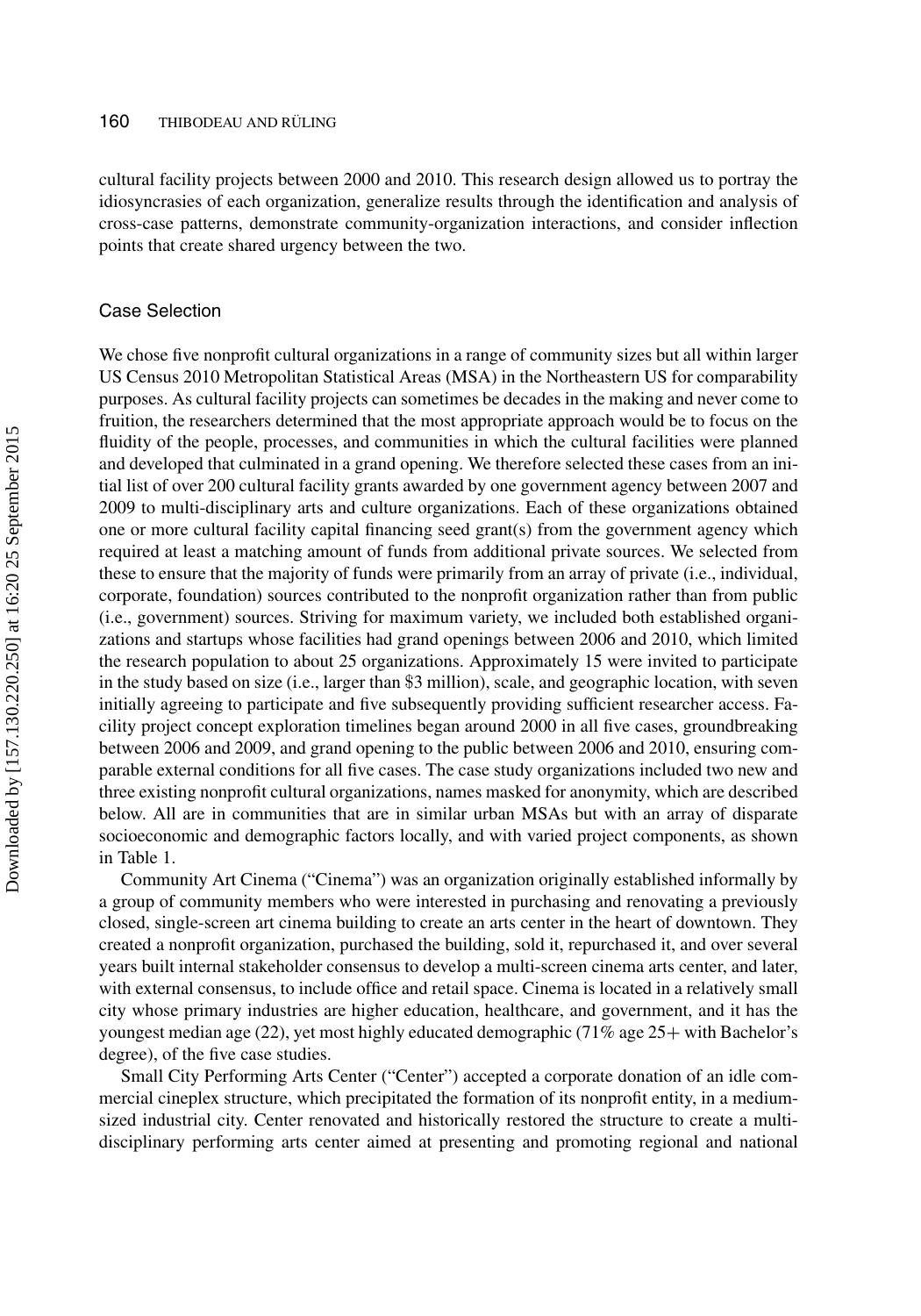|                                                  | Cinema         | <b>Center</b>  | Festival     | <b>Theater</b> | <b>Institute</b>                  |
|--------------------------------------------------|----------------|----------------|--------------|----------------|-----------------------------------|
| <b>COMMUNITY DEMOGRAPHICS</b>                    |                |                |              |                |                                   |
| Metropolitan Community Size*                     | $\overline{2}$ | $\overline{2}$ | $\mathbf{1}$ | 3              | 1                                 |
| Town/City Demographics**                         |                |                |              |                |                                   |
| Town/City Population (Approx.)                   | 40,000         | 175,000        | 7,500        | 3,000          | 625,000                           |
| Median Age                                       | 22             | 33             | 51           | 54             | 31                                |
| Age $65+$                                        | 7%             | 12%            | 23%          | 27%            | 10%                               |
| Owner-Occupied Housing                           | 46%            | 45%            | 67%          | 80%            | 34%                               |
| Race Caucasian                                   | 77%            | 69%            | 97%          | 97%            | 54%                               |
| Bachelor degree or higher (age 25+)              | 71%            | 30%            | 52%          | 62%            | 43%                               |
| Household Income $> $150K$                       | 15%            | 6%             | 18%          | 19%            | 12%                               |
| Household Income Median                          | \$52,281       | \$46,846       | \$71,447     | \$59,234       | \$51,739                          |
| Household Income Mean                            | \$83,884       | \$60,926       | \$98,858     | \$83,314       | \$78,125                          |
| Mgmt., Science, Arts Occupations (age 16+)       | 47%            | 34%            | 52%          | 42%            | 46%                               |
| Arts, Entertainment, Recr. Industry (age $16+$ ) | 11%            | 8%             | 10%          | 18%            | 11%                               |
| <b>PROJECT BACKGROUND</b>                        |                |                |              |                |                                   |
| Concept Phase Begins                             | 1999           | 2000           | 1999         | 2000           | 2000                              |
| Groundbreaking                                   | 2006           | 2006           | 2009         | 2006           | 2009                              |
| <b>Grand Opening</b>                             | 2006           | 2008           | 2010         | 2007           | 2010                              |
| Land/Facility Acquisition                        | Purchase 2001: | Donated to     |              |                | Purchase Purchase Owned facility; |
|                                                  | Sold 2005;     | non-           | 2006         | 2005           | Purchase                          |
|                                                  | Repurchase     | profit         |              |                | adjacent land                     |
|                                                  | 2008           | 2002           |              |                | 2006                              |
| <b>Estimated Total Project Cost</b>              | \$3M           | \$31M          | \$20M        | <b>\$6M</b>    | \$32M                             |
| Approx. Square Footage                           | 10,640         | 66,000         | 17,300       | 17,000         | 47,000                            |
| Approx. Venue Seating Capacity                   | 278            | 2,300          | 330          | 210            | 340                               |

TABLE 1 Summary of Case Studies

 $*U.S.$  Department of Agriculture 2013 Rural-Urban Continuum Codes: 1 = Counties in metro areas of 1 million+ population;  $2 =$  Counties in metro areas of 250,000 to 1 million population;  $3 =$  Counties in metro areas of fewer than 250,000 population.

∗∗*Source:* American Community Survey 2007–2011.

programming, including performing artists, touring Broadway productions, and educational activities. Center has the lowest percentage of households that earn in excess of \$150,000 (6%) and the lowest percentage with a four-year college education (30% age 25+ with Bachelor's degree) of the five cases.

Town Music Festival ("Festival") progressed from a seasonal organization using facilities rented from another cultural entity to one that bought an oceanside building, demolished it, built a new structure on the site, and established a year-round performing arts venue that it owns and operates. Festival produces its traditional seasonal festival and now presents multi-disciplinary cultural events, including pop, folk, jazz, world music, cinema, and live high-definition (HD) opera broadcasts in a small town. Festival has the greatest percentage of its community working in management, science, and the arts (52%) of the five cases.

Village Theater Company ("Theater") started as a summer avant-garde theater producer leasing a beachside venue and later purchased land, constructed a building, and now operates a facility on a main highway where its core program is complemented by live HD opera and theater broadcasts,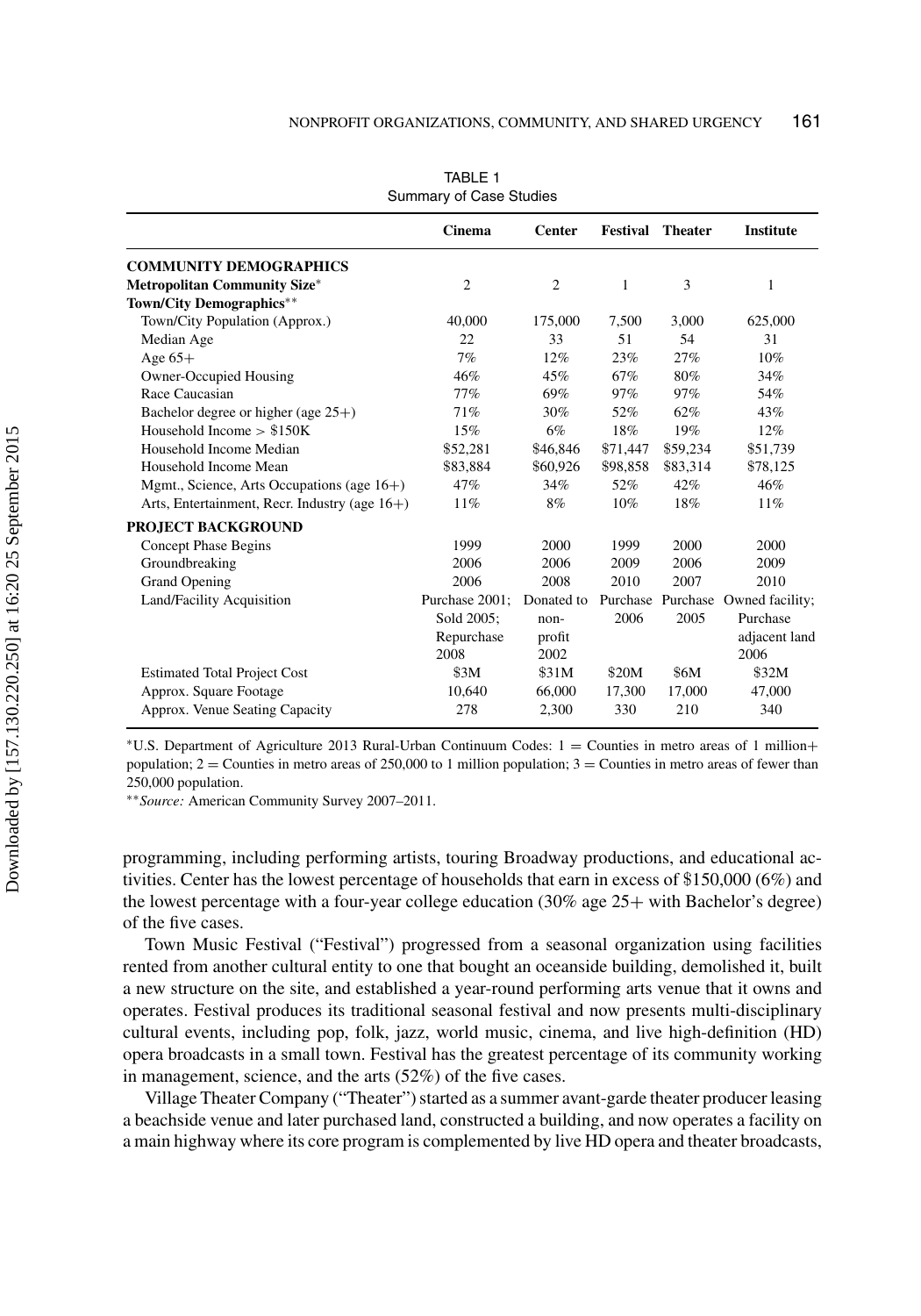#### 162 THIBODEAU AND RÜLING

as well as other performing arts events throughout the year. Theater's facility is now periodically used by other community organizations through rental agreements to fill capacity, meet demand, and increase revenue. Theater has the oldest demographic  $(27\%$  age  $65+$  with median age of 54) and greatest percentage earning over \$150,000 (19%) of the five cases.

Big City Arts Institute ("Institute"), a long-standing nonprofit performing arts higher-education organization, purchased a parcel of land, expanded, and then renovated its existing theater, music, and dance rehearsal and performance facilities in a major US city. Institute is located in the most ethnically diverse community (46% non-Caucasian) with the largest city population (approximately 625,000) of the five cases.

#### Data Collection

Semi-structured interviews involved 19 key stakeholders from the five organizations who were at the boundary between organization and community, serving in multiple stakeholder roles (Table 2), and held the deepest firsthand knowledge of the projects, associated timelines, budgets, financing, and community involvement. In gathering data, the interviewer asked respondents about their specific roles in the organization and project, the project timeline, and stakeholder involvement during three key points in the organizations' cultural facility projects: (1) the concept stage, when regular management and Board discussions and decisions occurred; (2) the planning stage, when the organization started to invest time and financial resources into testing the concept to determine technical, programming, and organizational facility needs; and (3) the implementation stage, when construction started (i.e., the groundbreaking) through to the project completion date (i.e., the public grand opening). The Stakeholder Interview Guide is provided in Appendix B. Interviews lasted 45 to 75 minutes, and were recorded, transcribed, reviewed, and amended by the interviewer. Organizational websites, associated news articles, and additional public data about the community and project, as well as informant-provided information (i.e., facility planning studies, drawings, pictures, videos, government grant applications, financial

| Overview of Interviewees                                                                    |                                                     |                                                          |                       |                                    |
|---------------------------------------------------------------------------------------------|-----------------------------------------------------|----------------------------------------------------------|-----------------------|------------------------------------|
| Cinema                                                                                      | Center                                              | Festival                                                 | Theater               | Institute                          |
| Executive Director, Donor,<br>former Board President                                        | <b>Executive Director</b>                           | Board Chair, Donor                                       |                       | Artistic Director President, Donor |
| Property Developer,<br>Financier, Donor.<br>Childhood Friend of<br>Founding Board President |                                                     | Financier (Real Estate) Board Treasurer, Donor Architect |                       | Financier (Banking)                |
| Legislator                                                                                  | Architect, Donor,<br>Childhood friend of<br>Founder | Board Member, Donor                                      | Executive<br>Director | Board Chair, Donor                 |
| Board Officer, Donor                                                                        | Founder, Financier,<br>Board Officer, Donor         | Architect                                                |                       | <b>Facilities</b><br>Consultant    |

| TABLE 2                 |  |
|-------------------------|--|
| Overview of Interviewee |  |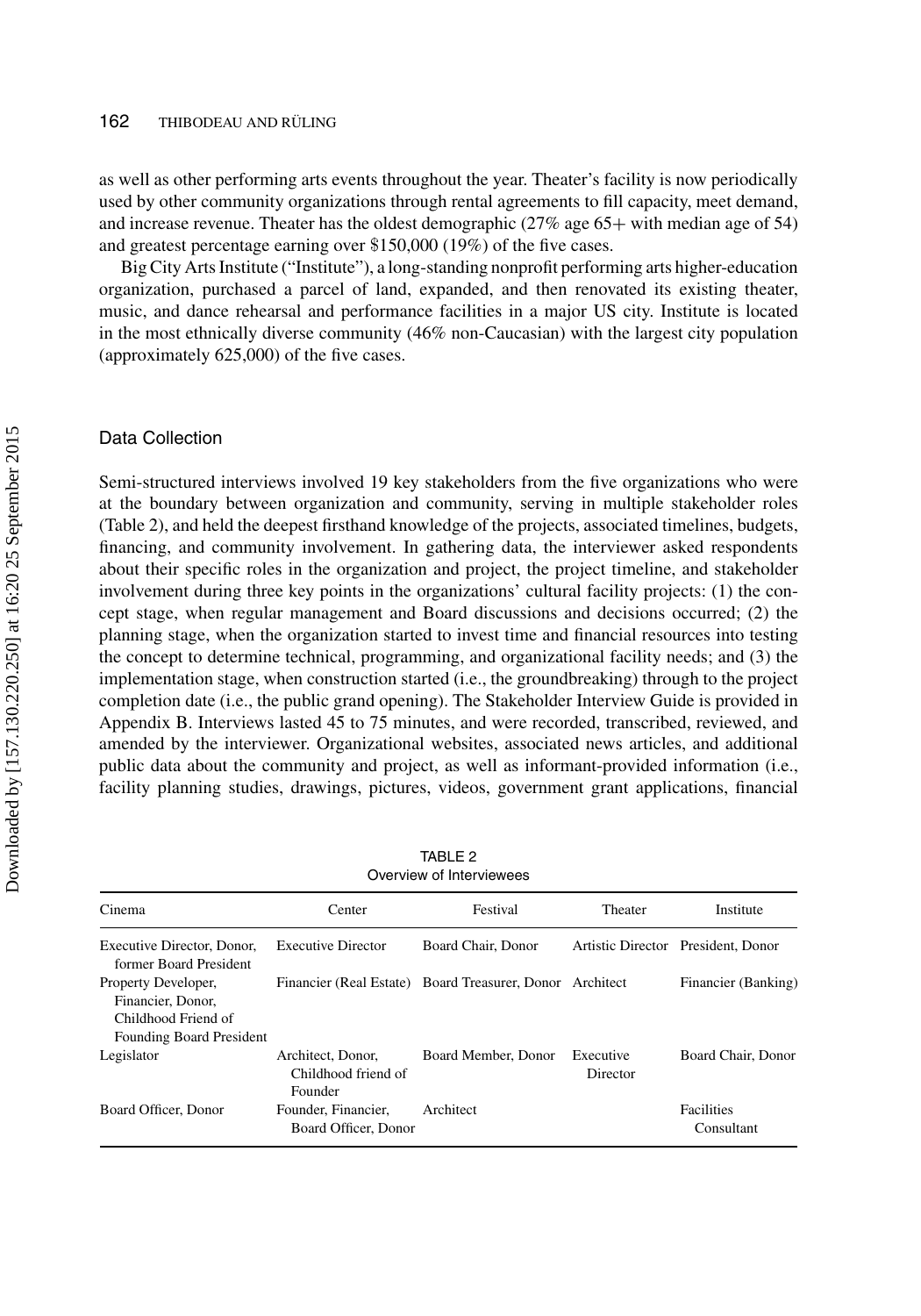statements, tax records), were collected and reviewed to provide broad organizational knowledge and community context for the study.

#### Data Analysis

Data analysis proceeded in three steps. First, we developed project timelines for each case study based on data collected from respondents and public sources and then sent the timelines to interviewees for correction, comment, and clarification. Second, we followed a temporal bracketing approach (Langley 1999) to identify project stages: pre-concept (for the three existing organizations), concept (for all five projects), groundbreaking, public grand opening, and post-opening. Third, we used NVivo 9.0 qualitative data analysis software to inductively code the interview transcripts, resulting in 664 first-order concepts, which were subsequently developed into more theoretically based second-order themes. Community-related qualitative analytical codes from the original 664 were the antecedents to the development of our final first-order themes, second-order concepts, and third-order aggregate dimensions (Gioia, Corley, and Hamilton 2013). These codes were attributed to areas such as community interest, support, engagement, need, response, expectations, impact, redevelopment, outreach, and other terms which primarily focused on stakeholder and organization-community interactions. Three aggregate dimensions were identified, including core group alignment, stakeholder alignment, and emotional and social bonds. The findings presented in the following focus on the aggregate dimension of community-related emotional and social bonds in the five projects, and Figure 1 represents our data structure solely on this dimension.



FIGURE 1 Data structure: Community-Organization concepts, themes, and dimensions.

#### **FINDINGS**

As we considered the ways in which nonprofit cultural organizations create a sense of shared urgency with community as they pursue capital-intensive facility projects, we focused on the connections to and commitment of people involved in the organizations and projects, as well as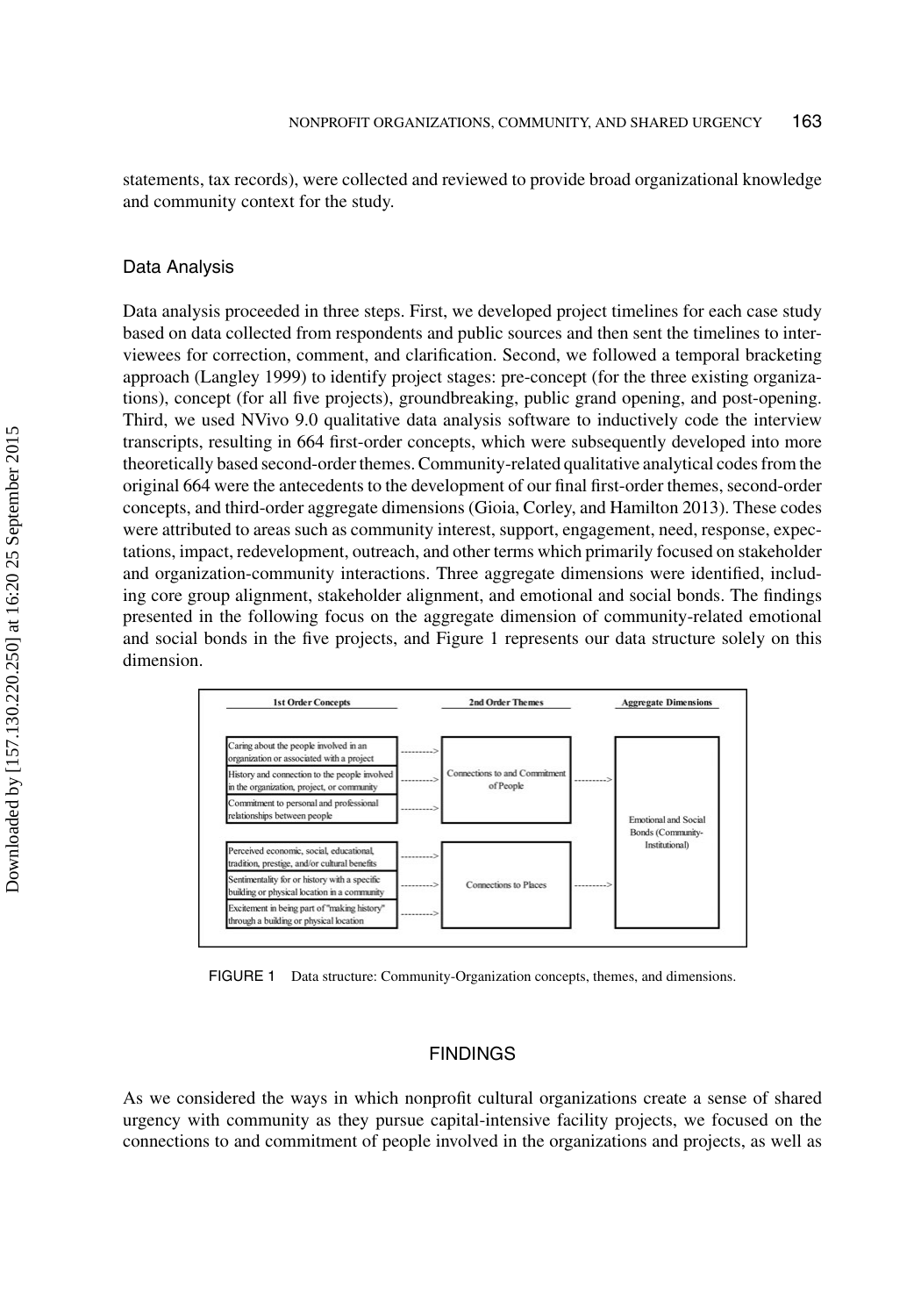their connections to a specific geographic community and project location (i.e., place). Across the five cases, regardless of community demographics referenced earlier, emotional and social bonds between organization and community include admiration for and trust in a person and organization and sentimentality for or interest in a specific project, place, or organization. These emotional and social bonds are therefore represented in terms of connection to and commitment of people to place in and for a community.

The due diligence process, including assessing program, facility, market, and financing capabilities surrounding the organizational project needs and intended community outcomes, varied between cases. One hired an architect and fundraiser as the first steps (Theater), while the others determined year-round program needs with volunteer architectural and financing advice during the initial stages (Center, Cinema), and others hired an architect, did the program plan, and performed financing/fundraising feasibility studies simultaneously (Festival, Institute). In all cases, we found that shared urgency, as defined through respondent comments, videos, and news releases, emanates between community and organization when material and cognitive components are embedded in the emotional and social bonds of stakeholders through their connection and commitment to one another. Our findings therefore focus on connections to and commitment of people, and the connections to place, inherent in the nonprofit arts and culture project organizations and their community interactions.

#### Connections to and Commitment of People

In the second-order theme related to connections to and commitment of people, several examples provide context in the findings. In the two new nonprofit cultural organizations (Cinema and Center), emotional and social bonds played a central role as each lacked organizational legitimacy and historical perspective. At Cinema, for example, its cofounder Board Chair was one of the initial volunteer project champions who activated community members, including the chief financier with whom she had a childhood connection (i.e., both had grown up, attended secondary school, and lived in the town for many years), around the idea of a multi-disciplinary arts center. Several years after purchasing the building, however, Cinema had little consensus about the programmatic direction, lacked clarity on the significant financial needs to support the capital-intensive project, and had no valid plan for how best to advance from community dialogue to public action. Board leadership changed as the Board, from within its ranks, selected a new Chair, who then aligned the internal core group stakeholders to research, design, and develop an organizational policy regarding a programmatic focus on the art cinema genre. This evolution caused several founding community Board members in favor of the initial multi-disciplinary concept to leave the Cinema Board. The new Chair, however, was able to then communicate directly with the primary financier and built community confidence by publicly stating project and organizational intentions. This approach became essential to overall organizational messaging and the community's economic and non-economic support.

Cinema's former Board President (Executive Director on the interview date) addressed the circumstances of the building, owned for four years by Cinema but without financing to advance facility development, and the ensuing community-organizational connection to and commitment of people and place as follows: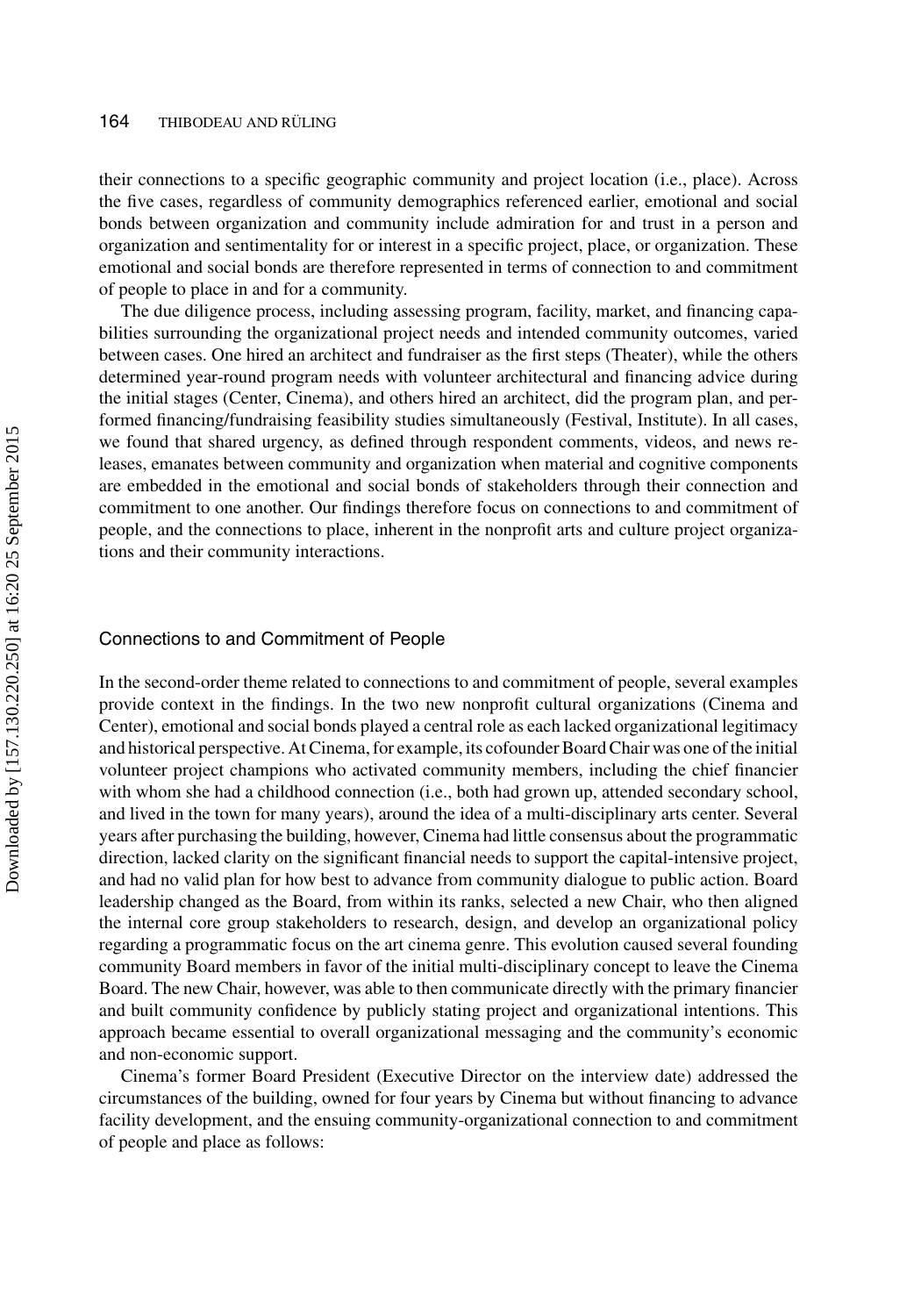We couldn't have done what we did without [the financier/property developer/donor], because he was there . . . to buy the building back . . . and once we had the money to buy it back from him, that he would sell it back to us at cost. And he also agreed to construct the cinema for us at cost. And the construction was only going to happen if we could borrow money, which he helped us do. Now he's a very unselfish person, in my view, is a very, very civic-minded person. He does have real estate in [the town], and so seeing [the town] do well benefits him economically, but he didn't have to do any of those things.

Cinema former Board President/current Executive Director (08/28/12 interview)

Emotional and social bonds between people, organization, and community amplified the concept of shared urgency beyond the financial needs highlighted earlier as Cinema embraced a strategy of "house parties" to have more personal dialogue with community stakeholders:

. . . [A] lot of connections were made without asks, which I think is important. For a thing like this, you really do have to build support . . . it doesn't necessarily work to just do things by the book, but you have to do what you're good at and with personal contact.

#### Cinema Board Officer/Donor (11/14/12 interview)

The three existing organizations, on the other hand, had established organizational legitimacy and depended slightly less on emotional and social bonds. All three understood, however, that community dialogue was a consensus-building tool for ongoing stewardship between community and organizational stakeholders mutually focused on project outcomes. Institute's Board, for example, was made up of donors, alumni, audiences, and community members, and they became much more emotionally connected to the idea of a new facility after Institute's President presented a report identifying urgent facility needs. The Board had cognitively understood that renovated or new facilities were required, but the report, later combined with an architect's visual cues, piqued interest and inspired a sense of shared urgency after several years of project discussions between Board and management about how best Institute could serve its community with a new cultural facility.

And we produced what I hoped was a pretty well quantified . . . report on facilities, which was meant to be a call to action to the Board. A statement of the urgency of the need and the magnitude of the issue, that [Institute] could not thrive without serious attention to facilities. Now mind you it took six years to get it done following that.

#### Institute President (10/06/11 interview)

Institute's financiers, including influential foundation and individual donors, also helped create a sense of shared urgency within the community with multi-million-dollar financial challenge grants that included both time and money limitations.

The [Foundation] challenge brings new urgency and incentive to the timely completion of the [individual donor] challenge, as well as to [Institute's] expanding major gifts program. Although it won't be easy, these challenges give our campaign an extraordinary shot of energy, something we know we can leverage in this difficult economic environment.

Institute President (08/31/09 news release)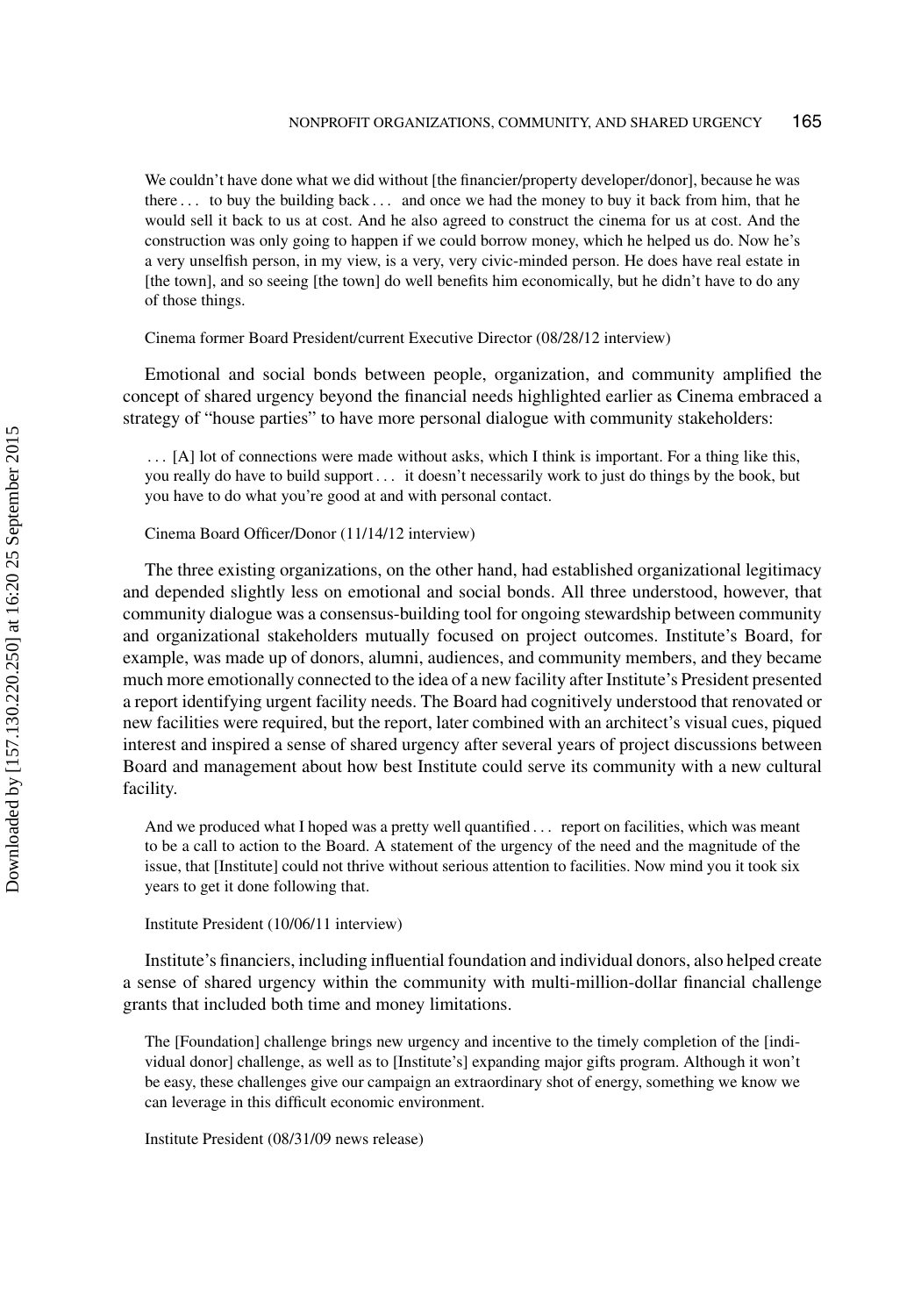#### 166 THIBODEAU AND RÜLING

Big City Mayor also provided a key testimonial with a videotaped speech at the grand opening, similar to one that he delivered at groundbreaking, in support of the renovated facility concept. It included inspirational, humorous, and personal messages about his experiences at Institute and its longevity in Big City, as well as the importance of Institute and its cultural facilities project on Big City. Perspectives on Institute's reach into community advanced the significant capital project, and its impacts were demonstrated in comments about what's "good for the students," and "good for the community."

"My wife and I have come to the theater several times . . . it was 99 degrees . . . my God, it was terrible. And now we're air-conditioned! This \$32 million project has made [Institute] even better for the students, facility, and the entire City. I love this place . . . you make sure that arts are accessible to all our residents. This new performance and rehearsal space . . . raises the bar even higher . . . as a landmark in a city rich with history. What it's going to add to the cultural community of [Big City] . . . is growing and growing. This is all about the kids and how we give them the opportunity for a well-rounded education.

Big City Mayor (10/15/10 video)

Overall, these types of connections to and commitment of a broad array of people generated a sense of shared urgency in the community for the organization and their cultural facility projects. At times, the urgency was driven by internal leadership decisions, whereas at other moments external community forces intervened on behalf of the organizations to inspire greater community involvement, financial support, and emotional commitment towards mutually beneficial community outcomes.

#### Connections to Place

In the second-order theme related to connections to place, interviewees regularly commented on issues surrounding perceived economic, social, educational, tradition, prestige, or cultural benefits. At Center, for example, one of the new nonprofit cultural organizations, the connection to place was exemplified by the architect, who grew up in the community and was a childhood friend of the founder:

To go to this place and to enter this building during the Depression . . . [was] almost like taking a vacation. You would walk in and you're rejuvenated and you already feel like royalty entering this spectacular auditorium. You can stage a performance or show a film. You don't need all of this because lights go down, you could be in a barn for all you know. It was all part of the whole experience . . . . I would say look what this [facility] effort in [Small City] means to the community. It has elevated the spirit of everyone who lives here. It's a regional attraction. It's an economic engine. It does all these great things for the City ... where I would never have dreamed that people would come ... from this entire . . . area for performances and do so much for us.

Center architect and childhood friend of Founder (12/13/12 interview)

Another example of the importance of "place" is demonstrated by Festival, an existing organization that identified a historic building in the center of its namesake town's primary business district. In this context, place combines the destination with how the organization interacted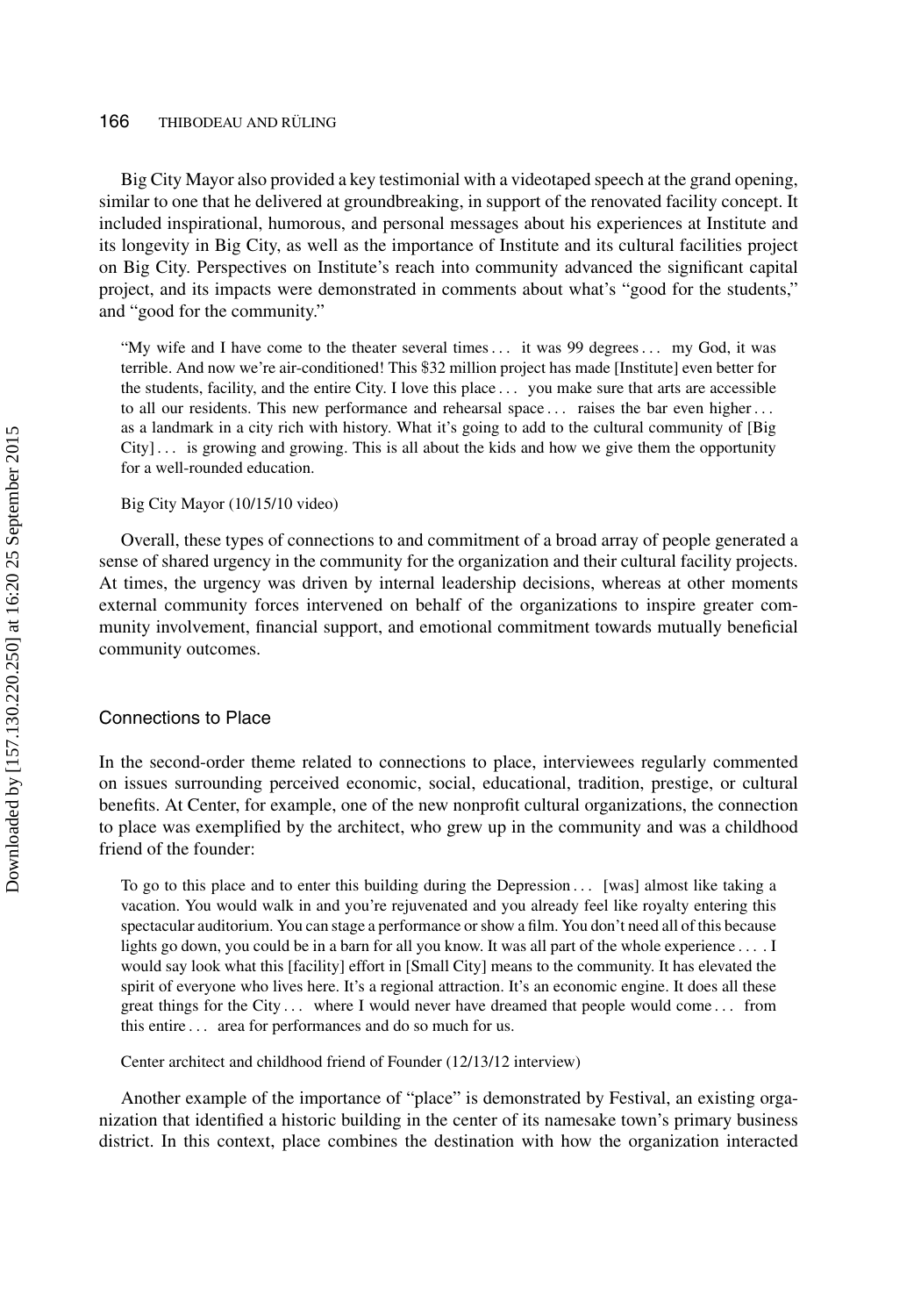with those surrounding that specific location to create a vision for, and confidence in, both the organization and the future cultural facility.

We used professionals who knew about historic preservation in order to please the historic district commission. We paused construction . . . because we had an agreement with the town during the tourist season. We made a faux piano on a slab during that summer, so that people could tour that site, and we could show them the design.

#### Festival Board Chair (02/17/12 interview)

The juxtaposition of place at Festival, however, also created hurdles which needed to be overcome in creating community support for the project to advance. With an abutting neighbor seeking to block the building project, the Board Chair further illuminated the situation:

We also decided to fight [the abutter] with a lawsuit and put pressure on a town bylaws change to create a cultural overlay district. . . . It was zoned as commercial and needed a special permit. We offered [the abutter] money, but he wouldn't accept . . . . We ended up buying that house [after one year of litigation] . . . on the Saturday morning of when the town meeting was happening to decide on the cultural overlay district. . . . The newspaper editor fell for the [abutter] story . . . and told people to vote against. There were 300 people at the town meeting that day but ultimately the vote was not needed, as we withdrew the cultural overlay district proposal. We had an anonymous donor help us buy the [abutter] house.

#### Festival Board Chair (02/17/12 interview)

In some instances, the combination of people and place were interconnected, which had negative effects on advancing the facility project. At Theater, for example, some of the volunteers on the town zoning board publicly stated their intentions to delay the project:

Also, there were people on the board who had axes to grind. There was a guy on the board . . . who had a feud with [owner of the property Theater sought to purchase]. [Owner] had put him out of business over the [property location]. He was quoted. We even had affidavits, letters, asking that he recuse himself, because he had said publicly, "they'll put up a theater over my dead body."

Theater Artistic Director (11/14/12 interview)

Overall, in all cases, the commitment of people, and their connections to people and place, allowed the projects to advance regardless of organization age, lifecycle, community size, demographics, or project cost. On the other hand, legal and regulatory hurdles, sometimes based in interpersonal animosity rather than policy, were the impeding factors that were ameliorated through emotional, social, and financial means. Theater, for example, sought a regional regulatory agency's professional knowledge and an independent report that influenced the local town zoning board. The new organizations (Cinema, Center) demonstrated an equal if not greater capacity to ensure that their organizations were created with credible internal stakeholders, so that their and project outcomes could be achieved. All organizations faced environmental shocks during the first decade of the twenty-first century, which included the economic recessions subsequent to September 2001 and October 2008, as well as ongoing emotional waves of advocates and detractors as their projects unfolded. Connections to and commitment of people and connections to place within a community played a key role in advancing community-organizational goals with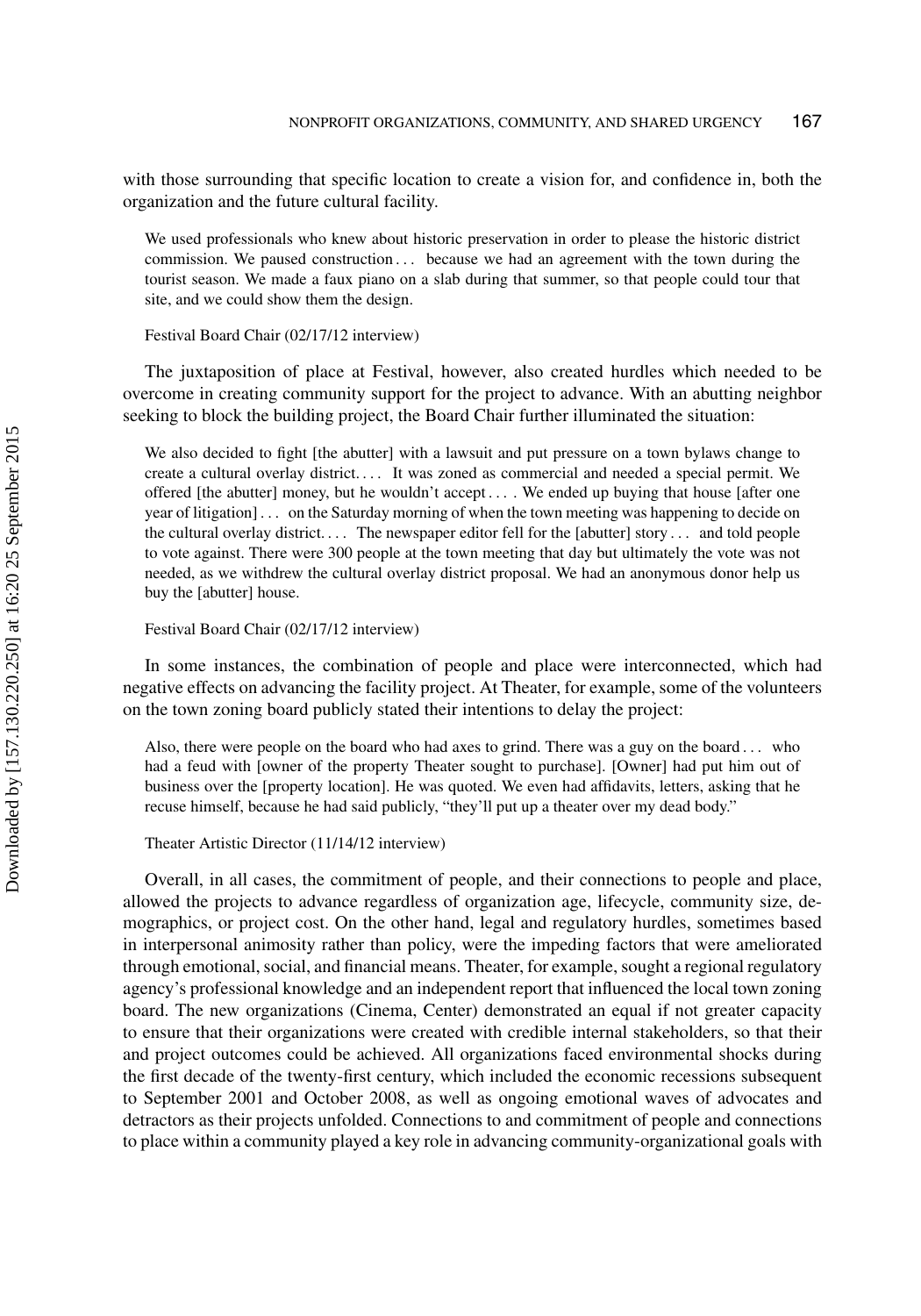a sense of shared urgency to overcome hurdles and achieve goals in all of the nonprofit cultural organization projects.

### DISCUSSION AND CONCLUSION

As highlighted by our findings, building a sense of shared urgency with community can take one of two paths—connection to and commitment of people and connection to place—which can be closely interrelated. In this section, we further develop insights into the ways in which nonprofit cultural organizations create a sense of shared urgency with community as they pursue capitalintensive facility projects. We present our discussion by providing an overview and then looking at how our research complements, amplifies, and speaks to the stakeholder, arts management, and community literature.

The impacts of and on community in both new and existing organizations were manifested through stakeholders' words, legitimate actions, and sense of shared urgency for those interactions as each capital-intensive facility project built momentum from concept stage to grand opening, even during times of environmental shock. Cinema and Center, for example, developed new organizations, markets, programs, and business models from scratch; Festival and Theater originally consisted of seasonal business models in single artistic disciplines yet evolved into year-round, multi-discipline operations; and Institute's external stakeholder experts persuaded internal stakeholders to reach counterintuitive conclusions about their capital-intensive facility renovation versus relocation. Each organization engaged its community in dialogue, explored its options, and flexibly adapted to new information as they simultaneously deepened emotional and social community bonds.

The importance of specific people involved in the cultural organizations and their projects was stated in various ways by respondent interviewees that generated the second-order theme of connections to and commitment of people. Their connections to community, one another, the organization, and commitment to the organizational project, people, and programs were overarching in all case studies. Multiple references were made to the importance of specific knowledge and experience of core team members, external stakeholder influences on the people and project, and the roles of an array of individuals involved in both economic and non-economic advancement of the cultural facility projects. Respondents regularly commented on issues related to caring about the people involved in an organization; how a project would help advance its mission; the history and connection to the people involved in the organization, project, or community; and the commitment to personal and professional relationships between people.

Our findings indicate that stakeholders' cognitive, material, and emotional connection and commitment to an organization's people, projects, and community are in correlation to their sense of shared urgency to invest their time, talent, and treasure (Amit, Glosten, et al. 1993) at their capacity to reach legitimized outcomes. Nonprofit cultural organization interactions with community generate desired outcomes, regardless of demographic differences, as these organizations undertake capital-intensive projects. Material and cognitive processes were intermingled into mutually supportive and distinctive instrumental, descriptive, and normative elements. Project and organizational leadership, interwoven with shared understanding and sensemaking, precipitated core group alignment as the antecedent to development and mobilization of external connections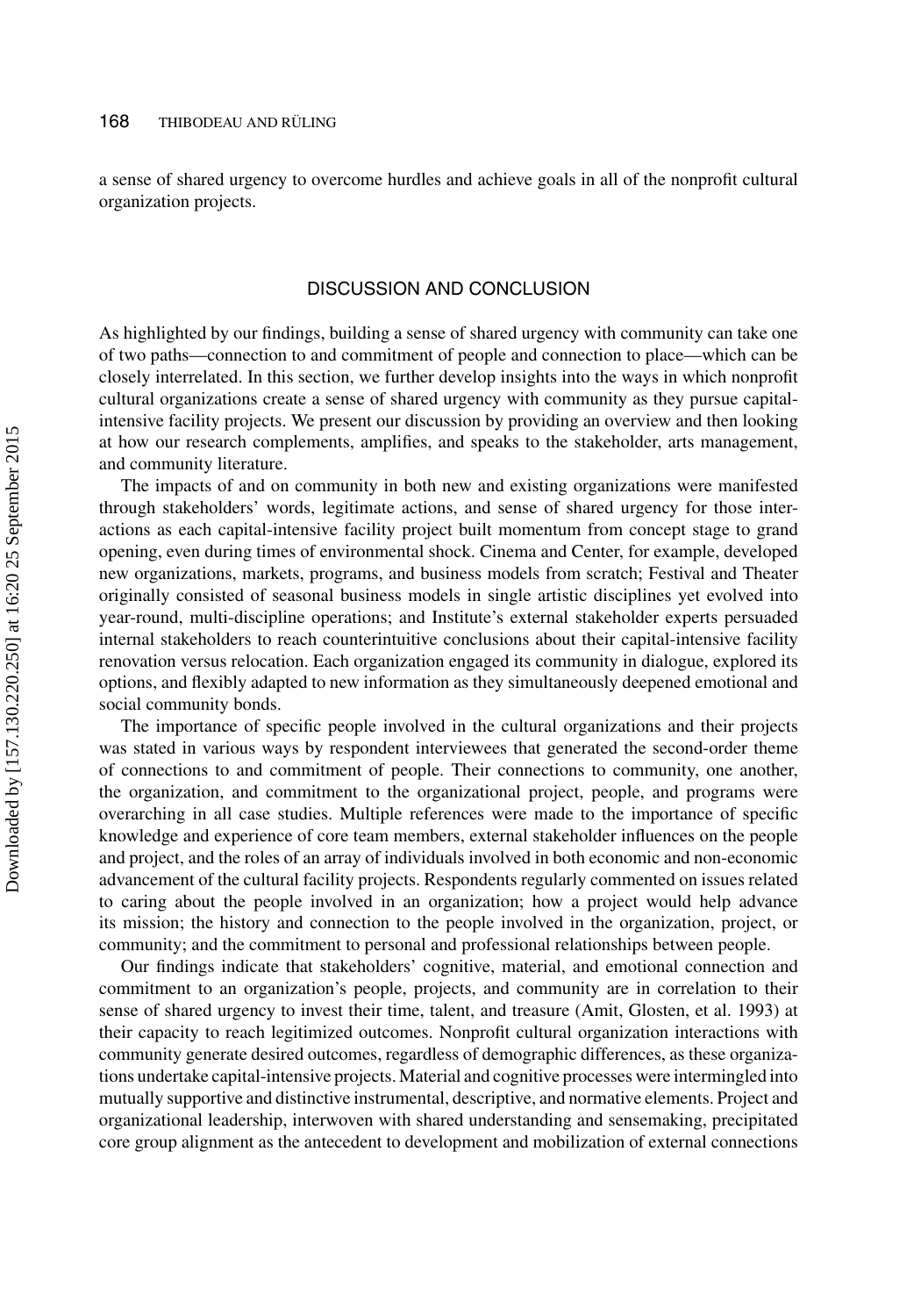to and stakeholder alignment with community. Shared sensemaking and urgency occurred by integrating stakeholder feedback, which manifested wider and broader community engagement for and with the nonprofit cultural organizations and their projects. Emotional and social community bonds to people, place, and organizations were a fundamental influence on the core group in achieving community stakeholder alignment and shared urgency.

#### **Stakeholders**

Our research affirms stakeholder theory and practice research on community—of place, of interest, and of practice (Dunham, Freeman, and Liedtka 2006). Virtual advocacy groups with an oppositional sense of identity (33), however, are nonexistent in our research, although individual advocates and detractors were evident. Dunham, Freeman, and Liedtka's focus on dangerous stakeholder communities is valid, but the definition of community in the stakeholder literature would appear to be moderated by our research in that they do not have to be "virtual" or "advocacy groups," as not all business entities, either for-profit or nonprofit, necessarily encounter these influences. We also recognize that understanding stakeholder connection and commitment are the precursors to determining specific cooperation, collaboration, and containment strategies (Dunham et al. 2006, 38) in the context of the capacity of a stakeholder community to support or detract from an organizational strategic initiative and the mutually beneficial outcomes created by a sense of shared urgency.

Our research indicates that core group leaders in both existing and new organizations had to dialogue with various internal and external stakeholders, regardless of their initial inclinations about prevailing saliency (Mitchell et al. 1997). Stakeholder saliency wasn't known to core group leaders, especially in new organizations, until each undertook preliminary steps to perform due diligence and establish emotional and social connections to familiar and unfamiliar stakeholders as the antecedent to understanding stakeholder commitment to the organization and stakeholder capacity to support the cultural organizations' projects. Community groups with network power and resources (Pujunen 2006) were necessary in advancing the projects within the context of organizational goals. Community interactions, and the shared urgency created through emotional and social bonds, are evident as stakeholders—namely employees and suppliers (whether volunteer or paid), customers (attendees, students/parents, etc.), and financiers (lenders and donors)—became part of the cognitive, material, social, and emotional processes for these nonprofit cultural organizations and their projects.

The two new organizations, for example, had to assess the market for their intended programs, establish communications with a potential customer base for their services and facilities, develop relationships through the core group and other internally aligned stakeholders, and depend more on community volunteers instead of employees to achieve project outcomes. Shared community-organizational urgency at the new organizations was equal to or exceeded that of existing organizations that were in more mature stages of the organizational business cycle. This finding moderates research that indicates stakeholder salience and interest are closely tied to organizational lifecycle stage (Jawahar and McLaughlin 2001), as stakeholder salience appeared relational (i.e., a function of personal connection and commitment) rather than transactional (i.e., related to stakeholder power or legitimacy), regardless of organizational lifecycle. Shared urgency therefore manifested itself as a key stakeholder attribute in ensuring that community was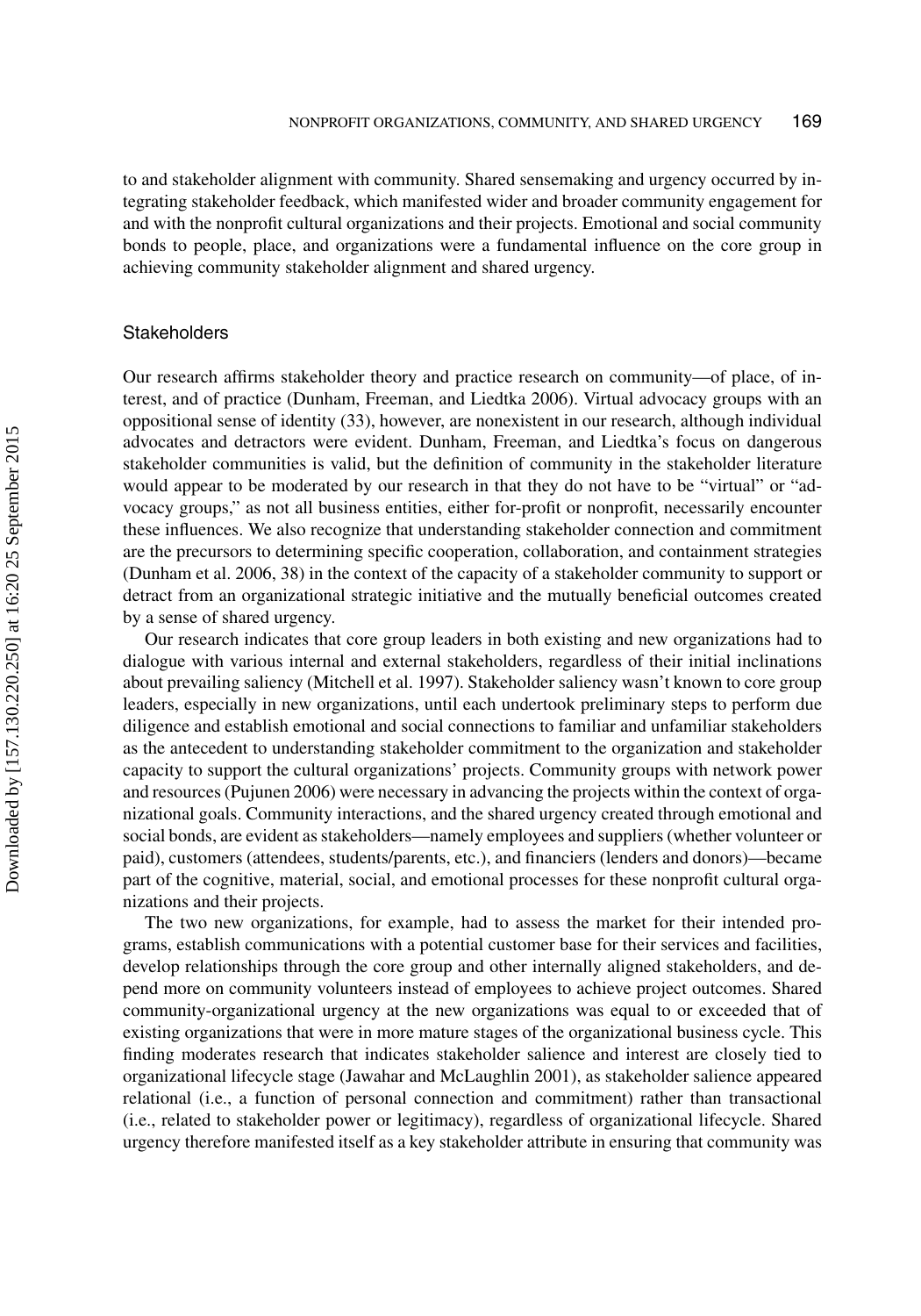a definitive stakeholder class (i.e., had power, legitimacy, and urgency) and a salient stakeholder (Mitchell, Agle, et al. 1997).

Our research indicates that longstanding or larger organizations had little advantage over the newer or smaller ones, particularly when we considered core group and external stakeholder actions and responses. Organizational age, affective congruence, cognitive legitimacy, reliability, strategic flexibility, and accountability moderates prior research by Choi and Shepard (2005) in this area. The community and financiers tended to quantify their capacity to support the organizations' projects based on their personal connection and commitment to, and the credibility of, the people leading those projects and organizations. The two new organizations had to raise awareness, willingness, and capability of their projects and organizations, while the three existing organizations had most of these elements in place, which supports prior research findings (Rowley and Berman 2000). Our research did not support Rowley and Berman, however, that these elements negatively influenced the length of time or resources needed to establish new organizations and garner resources needed to complete these projects.

Our findings demonstrate that community-organization shared urgency, rather than primarily stakeholder power and legitimacy, is a central component in advancing nonprofit cultural organization capital-intensive projects. We took a positive view of how community stakeholders influence these organizations and the benefits that arise from stakeholder interactions in organizations, projects, and communities, as all projects advanced regardless of demographic influences or environmental shocks that occurred.

Our research on community supports both stakeholder theory and practice, and it corroborates scholars who view a positive relationship between social and financial performance (Laplume, Sonpar, et al. 2008, 1167). Our results did not, however, validate the theory that there is a negative correlation between these two elements (Meznar, Nigh, et al. 1994). Material resource hurdles exist in the context of environmental shocks and regulatory controls, but our research supports the idea that organizational learning and societal legitimacy (Heugens and van Riel 2002) are outcomes of community-organization interactions. We consider the discursive practices in all projects and how strategic choices affect and are affected by community interactions, including sociomateriality, sensemaking, and power, in the context of the overall dialogue within the organizational, institutional, and episodic project contexts (Balogun et al. 2014).

#### The Arts

In the arts, although our research is focused on "capital-intensive" projects in nonprofit cultural organizations, the noneconomic factors, particularly emotional and social bonds, "communicate interpretations of our social surroundings" and "constitute individual and collective identities" (Kirchberg and Zembylas 2010, 1) that transcend both the arts and sociological perspectives. Our research supports the concept that planning and development of cultural facilities is, at times, created based on new economic models, quality of life, and idealism (Rosewall 2006) and that community meetings are "a valuable tool for conveying information to community leaders about the arts organization" (221). Our research connects Rosewall's findings to arts center demand research where facility development is the outcome of valuing the needs of community inhabitants and organizational desire for "community ownership" (Radbourne 2001). Our research amplifies the critical role of community through connection, commitment, and capacity embedded in the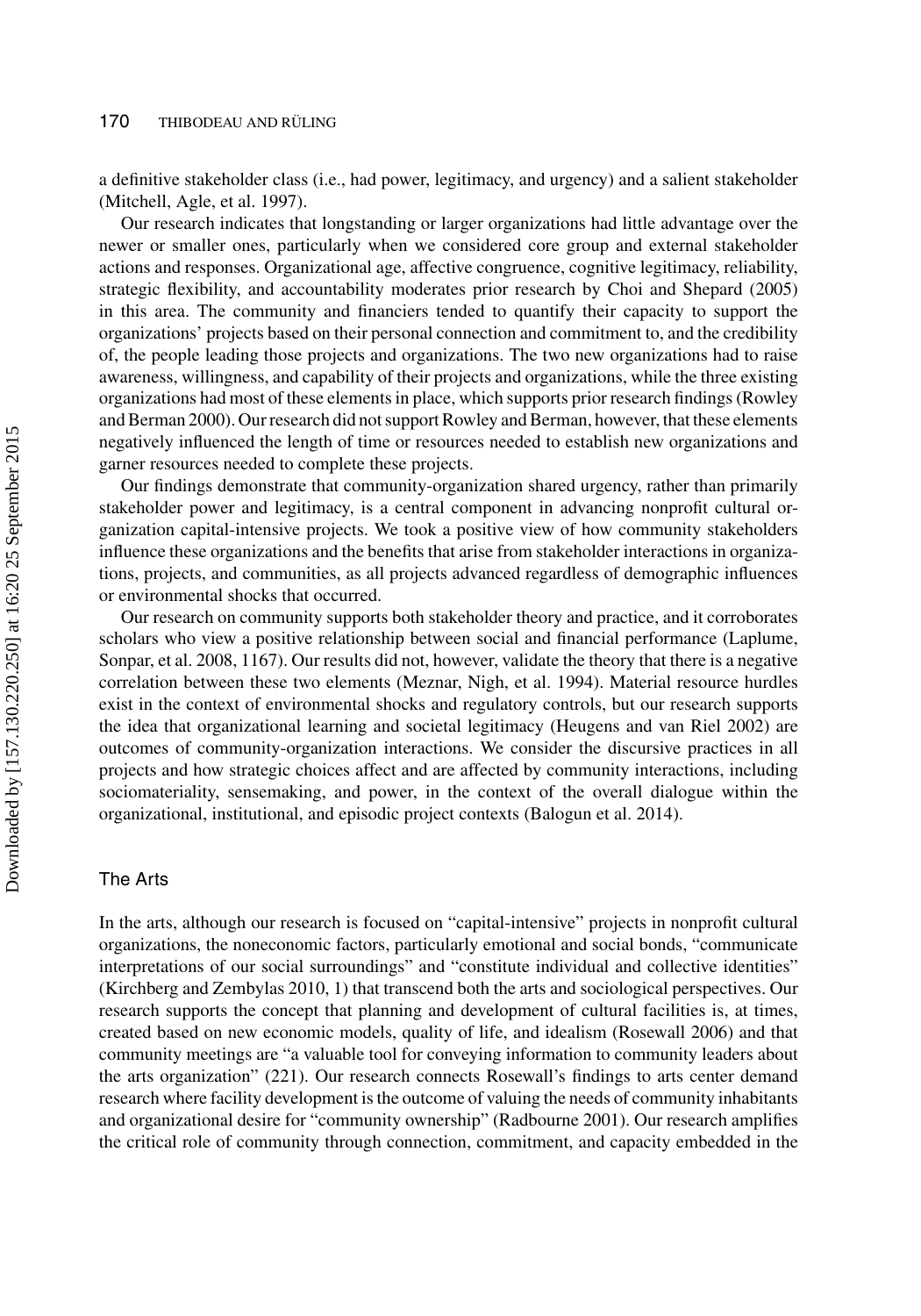mobilization of social and emotional bonds, both of which are broadened and deepened through a capital-intensive cultural facility planning and development process. Our study confirms that demand was not appropriately assessed in some cases, but it moderates research that investments in cultural facilities are determined by population change, education, stock of cultural facilities, and median household income (Woronkowicz 2013). Community demographics, educational attainment, age, and core employment sectors had no impact on advancing the various cultural facility projects. Our findings moderate economic research, as community social development plays a greater role than economic development (192) where social and emotional bonds between the community and organization impact the planning and development of capital-intensive cultural facility projects.

#### **Community**

In the sociological area of community psychology and sense of community, our research supports McMillan (2011) that shared emotional connection (Chavis, Hogge, McMillan, Wandersman 1986) and art (McMillan 1996) are based on shared time and quality of time as shared stories, and a spiritual bond, emerge (2011, 510). It further supports the broad core elements of spirit, trust, trade, and art inherent in creating and maintaining sense of community (McMillan 1996). Our research moderates the premise, however, that barriers mark who does and doesn't belong, symbols denote membership, and behavior is influenced by community norms (McMillan 2011). Stakeholder boundaries are permeable rather than fixed, as the relationships between community and nonprofit cultural organizations are based on a policy governance model (Williams 2010) centered on community ambassadorship (Mullett, Jung, et al. 2004) and the importance of volunteerism (Eikenberry 2013; Van Puyvelde, Caers, et al. 2012). Board members, for example, can fill multiple roles in governance—as donors, audience members, captains of industry, and community leaders—without particular boundaries that would otherwise separate them from any of these stakeholder groups. Nonprofit cultural organizations are therefore particularly exposed to stakeholder dialogue and the impacts of community that result in legitimized outcomes (Kornberger and Clegg 2011) for both community and organization.

Our research supports a deeper definition of, and four categorizations for, boundaries—participatory, territorial, functional, and structural (Verweij et al. 2014)—and that these boundaries are defined by community stakeholders but are not necessarily understood or shared by those stakeholders (18). Our research augments prior scholarly research with sharper focus on the impacts of and on community interactions with nonprofit organizations, and the shared urgency that is created as mutually beneficial outcomes are pursued.

#### Conclusion

Limitations in empirical research studies exist here and elsewhere in the literature. A retrospective study can exhibit biases related to interviewee memory lapses after a multi-year project is completed combined with past-event rationalization, although a multi-stakeholder perspective was taken to mitigate this limitation. Public and private primary data sources were limited, but requests for and access to a range of data were achieved to the greatest extent possible. Case study biases, focused on cultural organizations and their capital-intensive facilities in the metropolitan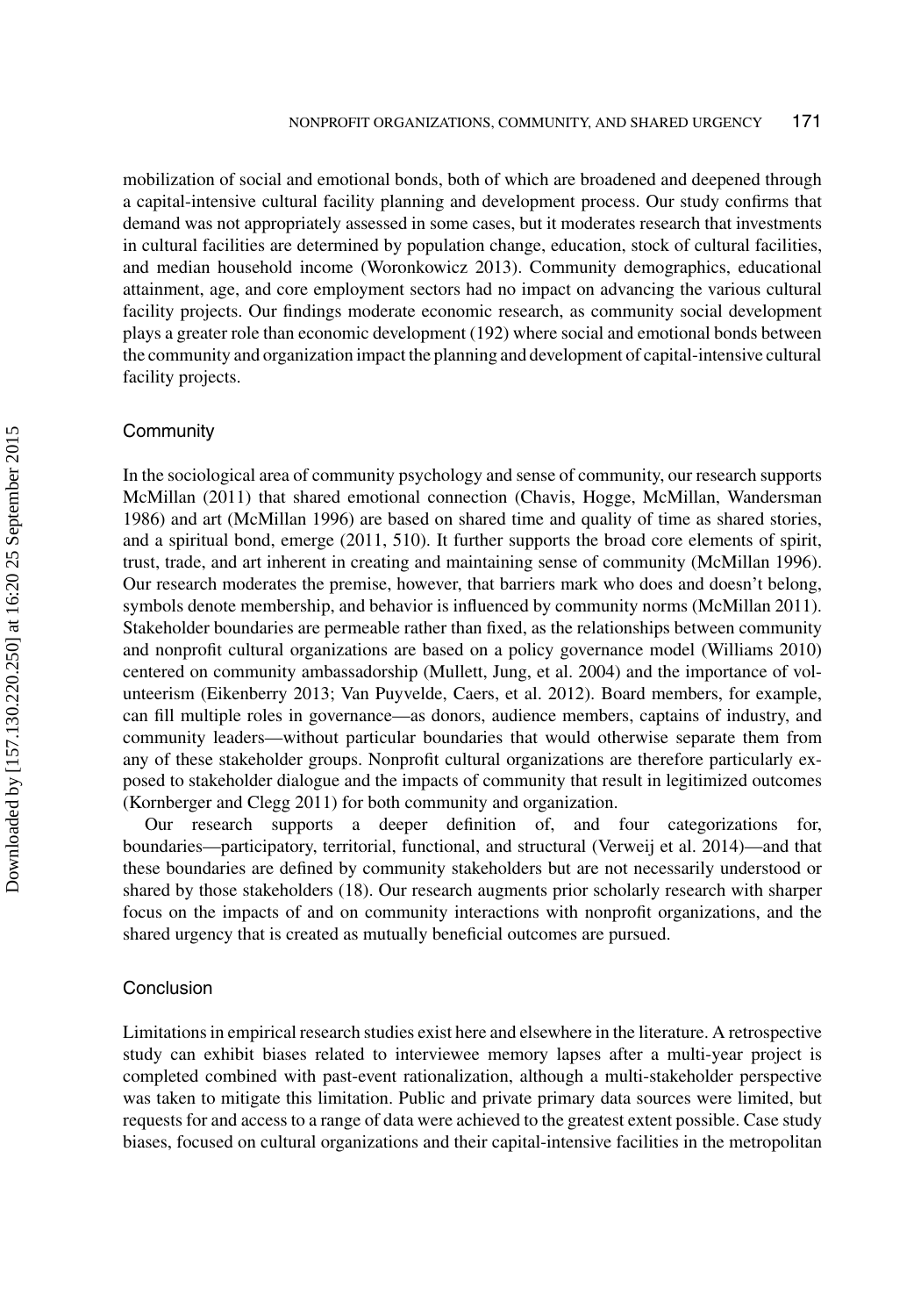Northeastern United States, did not focus on rural or other geographic areas. Some might conclude that success bias was evident with each project reaching its grand opening, but in this scenario success was measured not by physical development of a cultural facility, but by how community and organization interactions and stakeholder dialogue led to successful outcomes.

Additional areas for research could include capital-intensive projects in the public sector and at other nonprofit public charities, including education, human services, health, environment, religion-related, and humanities (Laplume, Sonpar, et al. 2008). Our research has been a first step focused on the role of community in the arts and culture sector, and more extensive research in sociological aspects of community, community psychology, and the community-organization relationship is needed in other sectors. Firms of all types, including for-profit firms who consider community influences, may find value in research focused on when, how, and in what ways a community impacts, or is impacted by, boundaries, major strategic initiatives, and capitalintensive projects. Research on the stakeholder attribute of urgency, particularly shared urgency, should be pursued to expand the significant research that already exists on power and legitimacy attributes. Further research in public, private, and nonprofit sectors on the impacts of stakeholders and ensuing performance outcomes would also add to practitioner-oriented and scholarly research, particularly in the area of strategizing activities and practices.

Our article closes with the idea that community-organization interactions imbue a flexible and adaptive process where stakeholders' material connection, commitment, and capacity to assist an organization's people and projects are centered on emotional and social bonds. These factors will further advance nonprofit cultural organizations, their capital-intensive projects, and their ability to engage the community in mutually beneficial outcomes.

## **REFERENCES**

- Agbodzakey, James K. 2012. "Collaborative Governance of HIV Health Services Planning Councils in Broward and Palm Beach Counties of Florida." *Public Organization Review 12*: 107–126.
- Amit, R., L. Glosten, and E. Muller. 1993. "Challenges to Theory Development in Entrepreneurship Research." *Journal of Management Studies 30* (5): 815–834.
- Balogun, Julia, Claus Jacobs, Paula Jarzabkowski, Saku Mentere, and Eero Vaara. 2014. "Placing Strategy Discourse in Context: Sociomateriality, Sensemaking, and Power." *Journal of Management Studies 51* (2) : 175– 201.
- Chavis, D. M. M., J. H. Hogge, D. W. McMillan, and A. Wandersman. 1986. "Sense of Community through Brunswick's Lens: A First Look." *Journal of Community Psychology 14*: 24–40.
- Choi, Y.R., and D. A. Shepard. 2005. "Stakeholder Perceptions of Age and other Dimensions of Newness." *Journal of Management 31* (4): 573–596.
- Dunham, Laura, R. Edward Freeman, and Jeanne Liedtka. 2006. "Enhancing Stakeholder Practice: A Particularized Exploration of Community." *Business Ethics Quarterly 16* (1): 23–42.
- Eikenberry, A. M. 2013. "Understanding Nonprofits, Volunteerism, and Philanthropy from a Critical Perspective: Part I." *Administrative Theory & Praxis 35* (1): 7–10.
- Eisenhardt, Kathleen M., and Melissa E. Graebner. 2007. "Theory Building from Cases: Opportunities and Challenges." *Academy of Management Journal 50* (1): 25–32.
- Fassin, Y. 2009. "The Stakeholder Model Refined." *Journal of Business Ethics 84*: 113–135.
- Freeman, R. E. 1984. *Strategic Management: A Stakeholder Approach*. Boston: Pitman.
- Freeman, R. E., J. S. Harrison, A. C. Wicks, B. L. Parmar, and S. De Colle. 2010. *Stakeholder Theory: The State of the Art*. Cambridge: Cambridge University Press.
- Gentile, Mary C. 2001. "Preparing Business Leaders to Manage Social Impacts: Lessons from the Field." *Journal of Human Values 7* (2): 107–115.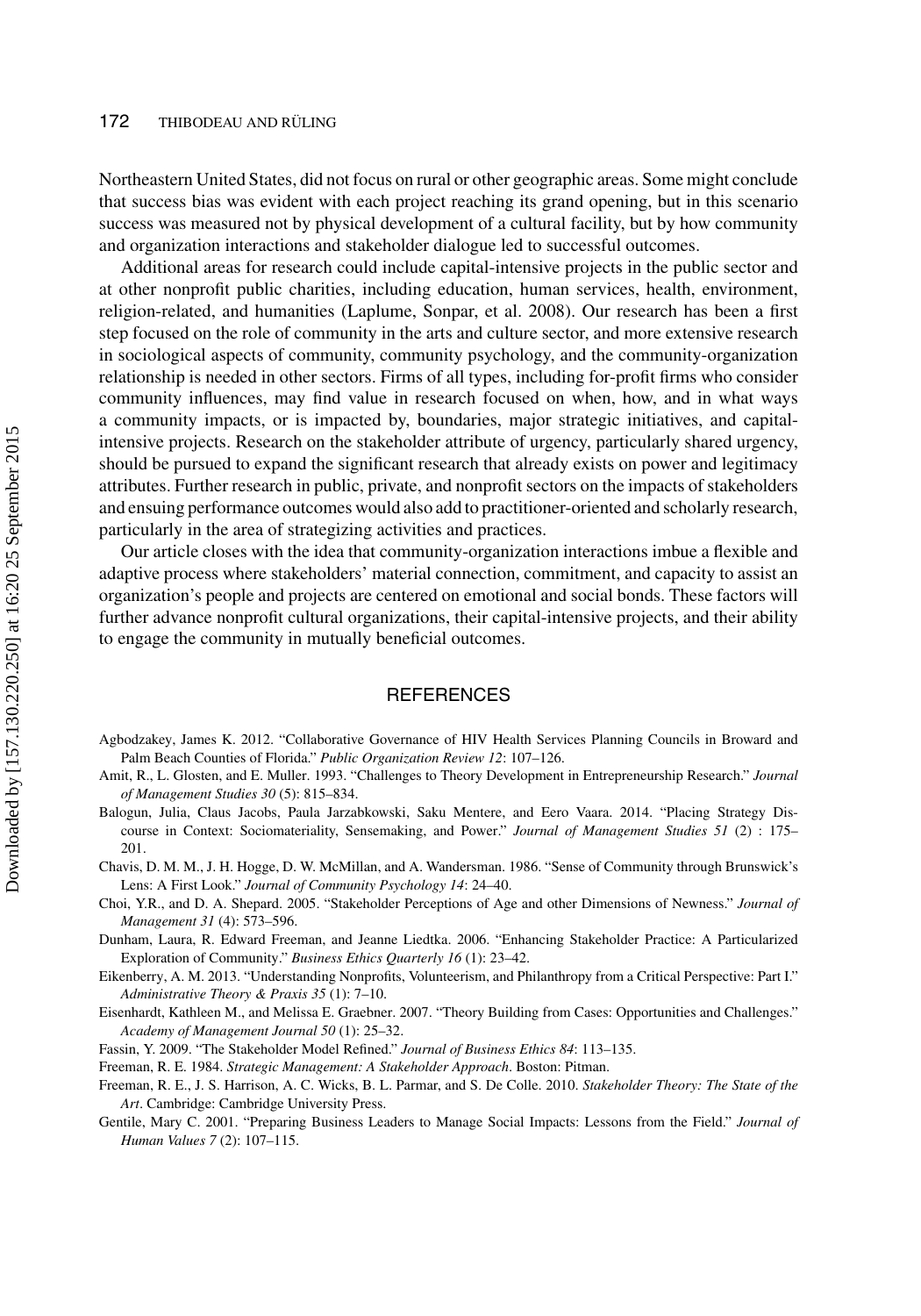Gioia, D. A., K. G. Corley, and A. L. Hamilton. 2013. "Seeking Qualitative Rigor in Inductive Research: Notes on the Gioia Methodology." *Organizational Research Methods 16* (1): 15–31.

Griffin, Keith. 2008. "Metaphor, Language, and Organizational Transformation." *Organization Development Journal 26* (1): 89–97.

- Heugens, P.V.D.B., and C. van Riel. 2002. "Stakeholder Integration: Building Mutually Enforcing Relationships." *Business & Society 41* (1): 36–60.
- Jawahar, I. M., and G. L. McLaughlin. 2001. "Toward a Descriptive Theory of Stakeholder Theory: An Organizational Lifecycle Approach." *Academy of Management Journal 26* (3): 397–414.
- Kirchberg, Volker, and Tasos Zembylas. 2010. "Arts Management: A Sociological Inquiry." *Journal of Arts Management, Law, and Society 40*: 1–5.
- Kornberger, M., and S. Clegg. 2011. "Strategy as Performative Practice: The Case of Sydney 2030." *Strategic Organization 9* (2): 136–162.

Langley, Ann. 1999. "Strategies for Theorizing from Process Data." *The Academy of Management Review 24* (4): 691–710.

Laplume, A. O., K. Sonpar, and R. A. Litz. 2008. "Stakeholder Theory: Reviewing a Theory that Moves Us." *Journal of Management 34* (6): 1152–1189.

McClellan, Amy, Darlene Rebello-Rao, and Margaret J. Wyszomirski. 1999. "Resisting Invisibility: Arts Organizations and the Pursuit of Persistent Presence." *Nonprofit Management & Leadership 10* (2): 169–183.

- McMillan, David W. 1996. "Sense of Community." *Journal of Community Psychology 24* (4): 315–325.
- McMillan, David W. 2011. "Sense of Community, a Theory not a Value: A Response to Nowell and Boyd." *Journal of Community Psychology 39* (5): 507–519.
- Mitchell, Ronald K., Bradley R. Agle, and Donna J. Wood. 1997. "Toward a Theory of Stakeholder Identification and Salience: Defining the Principle of Who and What Really Counts." *Academy of Management Review 22* (4): 853–886.
- Mullett, J., K. Jung, and M. Hills. 2004. "Being, Becoming and Belonging: Getting to Ambassadorship, a New Metaphor for Living and Collaborating in the Community." *Action Research 2* (2): 145–165.
- Nowell, Brando, and Neil Boyd. 2010. "Viewing Community as Responsibility as Well as Resource: Deconstructing the Theoretical Roots of Psychological Sense of Community." *Journal of Community Psychology 38* (7): 828–841.
- Perez-Cabanero, Carmen, and Manuel Cuadrado-Garcia. 2011. "Evolution of Arts and Cultural Management Research over the First Ten AIMAC Conferences (1991-2009)." *International Journal of Arts Management*: 56-68.
- Primeaux, Patrick. 1997. "Business Ethics in Theory and Practice: Diagnostic Notes B, A Prescription for Profit Maximization." *Journal of Business Ethics 16* (3): 315–322.
- Pujunen, K. 2006. "Stakeholder Influences in Organizational Survival." *Journal of Management Studies 43* (6): 1261–1288.
- Radbourne, Jennifer. 2001. "Full House Theory A New Theory for Assessing Demand for Arts Centers." *Journal of Arts Management, Law, and Society 30* (4): 254–267.
- Rosewall, Ellen. 2006. "Community Assessment and Response: Answering the Arts Building Boom." *Journal of Arts Management, Law, and Society 36* (3): 213–224.
- Rowley, T., and S. Berman. 2000. "A Brand New Brand of Corporate Social Performance." *Business & Society 39* (4): 397–418.
- Slinger, G. 1999. "Spanning the Gap: The Theoretical Principles that Connect Stakeholder Policies to Business Performance." *Corporate Governance 7* (2): 136–151.
- Su, Chenting, Ronald K. Mitchell, and M. Joseph Sirgy. 2007. "Enabling Guanxi Management in China: A Hierarchical Stakeholder Model of Effective Guanxi." *Journal of Business Ethics 71*: 301–319.
- Van Puyvelde, Stijn, Ralf Caers, Cind Du Bois, and Marc Jegers. 2012. "The Governance of Nonprofit Organizations: Integrating Agency Theory With Stakeholder and Stewardship Theories." *Nonprofit and Volunteer Sector Quarterly 41* (3): 431–451.
- Verweij, Stefan, Ingmar Van Meekerk, Joop F. M. Koppenjan, and Harry Geerlings. 2014. "Institutional Interventions in Complex Urban Systems: Coping with Boundary Issues in Urban Planning Projects." *Emergence: Complexity and Organization 16* (1): 7–23.
- Williams, A.C. 2010. "New and Improved: A Case Study for Nonprofit Policy Governance." *Human Organization 69* (3): 295–305.
- Woronkowicz, Joanna. 2013. "The Determinants of Cultural Building: Identifying the Demographic and Economic Factors Associated with Cultural Facility Investment in US Metropolitan Statistical Areas between 1994 and 2008." *Cultural Trends 22* (3-4): 191–202.

Yin, Robert K. 2003. *Case Study Research: Design and Methods*, 3rd ed., Vol. 5. Thousand Oaks, CA: Sage.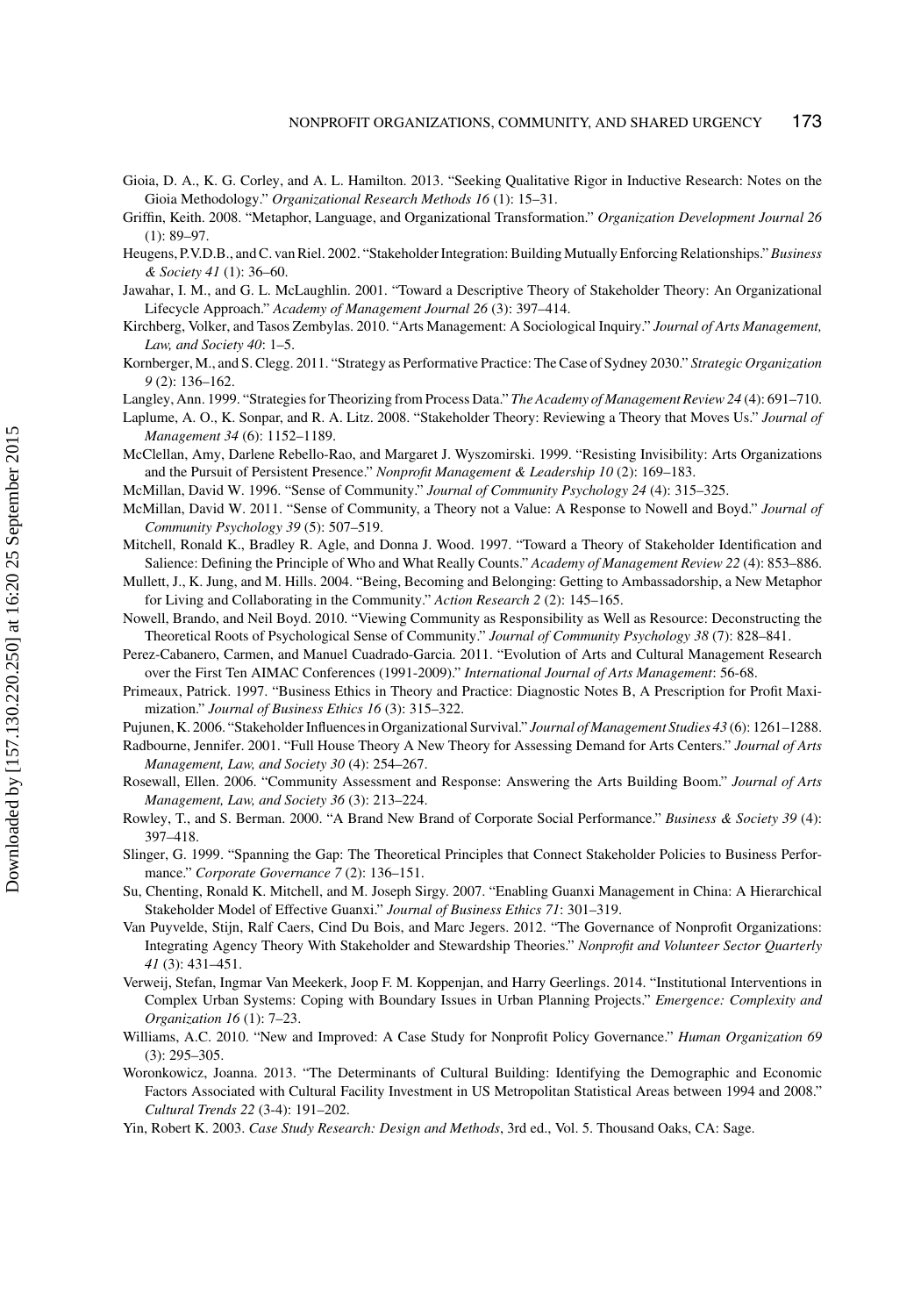## APPENDIX A: RESEARCH ON STAKEHOLDER ATTRIBUTES ARTICLES

|                      | <b>RESEARCH ON STAKEHOLDER ATTRIBUTES ARTICLES</b> |  |
|----------------------|----------------------------------------------------|--|
| Parameters:          | "Scholarly & Peer-Review"                          |  |
| <b>Content Type:</b> | "Journal Articles"                                 |  |
| Discipline:          | "Business"                                         |  |
|                      |                                                    |  |

## Research using "Stakeholders" and "Term" below + "Power, Legitimacy, Urgency" (i.e. "Stakeholders" and "Shared Urgency")

| $Term +$                               | Power | Legitimacy              | Urgency          |
|----------------------------------------|-------|-------------------------|------------------|
| Shared                                 | 99    | $\overline{\mathbf{c}}$ | 3                |
| Reciprocal                             | 5     | 1                       | $\mathbf{0}$     |
| Mutual                                 | 6     | 4                       | $\mathbf{0}$     |
| Joint                                  | 9     | $\mathbf{0}$            | $\boldsymbol{0}$ |
| Dyadic                                 | 1     | $\mathbf{0}$            | $\mathbf{0}$     |
| Dual                                   | 4     | 4                       | $\boldsymbol{0}$ |
| Common                                 | 13    | $\overline{c}$          | $\mathbf{1}$     |
| Collective                             | 75    | 9                       | 1                |
| Collaborative                          | 10    | $\boldsymbol{0}$        | $\boldsymbol{0}$ |
| <b>Bilateral</b>                       | 1     | 0                       | $\overline{0}$   |
| <b>Totals</b>                          | 223   | 22                      | 5                |
| Individual                             | 124   | 6                       | $\mathbf{0}$     |
| Group                                  | 69    | 19                      | $\mathbf{1}$     |
| Community                              | 46    | 15                      | $\mathbf{0}$     |
| Institutional                          | 145   | 230                     | $\underline{0}$  |
| <b>Totals</b>                          | 384   | 270                     | $\mathbf{1}$     |
| <b>Additional research using these</b> |       |                         |                  |
| terms:                                 |       |                         |                  |
| "Stakeholder attributes"               | 248   |                         |                  |
| "Stakeholder power"                    | 352   |                         |                  |
| "Stakeholder legitimacy"               | 127   |                         |                  |
| "Stakeholder urgency"                  | 26    |                         |                  |
| "Stakeholder connection"               | 21    |                         |                  |
| "Stakeholder commitment"               | 220   |                         |                  |
| "Stakeholder capacity"                 | 37    |                         |                  |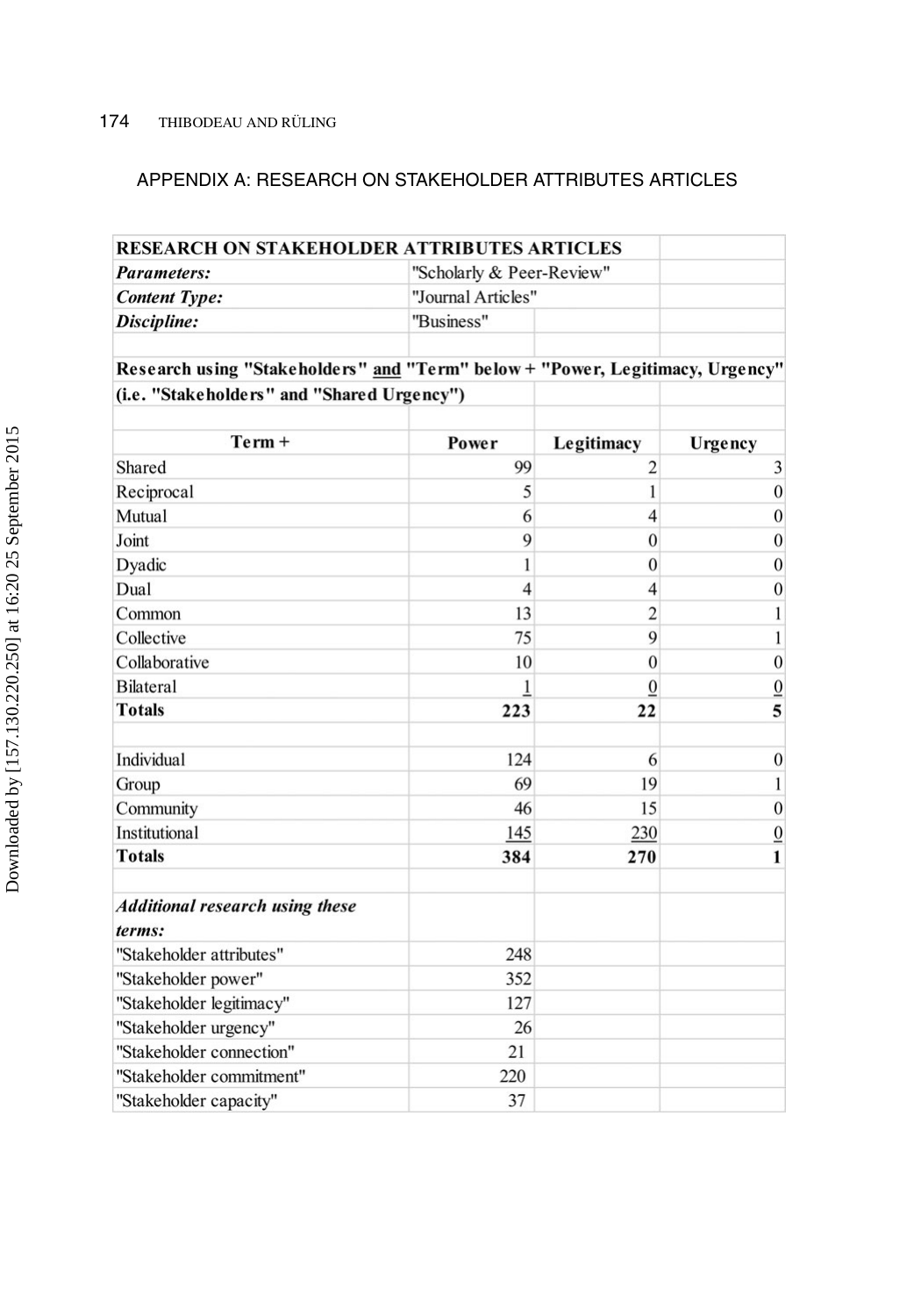### APPENDIX B: STAKEHOLDER INTERVIEW GUIDE

#### **INTRODUCTION**

For the purposes of this study and to limit the scope of the timeline that is being considered, I'm focusing on three core benchmark points in my questions today, including: (1) the project Concept Stage (i.e., the "idea"); (2) the Planning Stage when you started to invest time and financial resources into testing the concept, determining technical, programming, and organizational facility needs; and (3) the Implementation Stage from when construction started (i.e., the "groundbreaking") through to the project completion date (i.e., the public opening).

#### **BACKGROUND**

1. Please tell me about your position(s) in the organization, when you became involved in the organization and project, and your roles since you've been involved in each of these.

a. (Here I will seek to classify which of the following stakeholder group(s) the interviewee is part.)

Internal Stakeholders

- Board Member
- President/CEO
- Senior Management (non-CEO)
- Mid-Level Management
- Administrative Staff
- Faculty
- Volunteer (non-Board, non-paid) Describe function: \_\_\_\_\_\_\_\_\_\_\_\_\_\_\_\_\_\_\_\_\_\_\_\_\_

#### **External Stakeholders**

- Business and Community Leader<br>• Community Master Planner
- Community Master Planner
- Customer (Select: Subscriber, Single Ticket Buyer, Member, Student, etc., depending on type of organization)
- Donor (Select: Individual, Corporate, Foundation, Government, Other)<br>• Economic Development Professional
- Economic Development Professional<br>• Educational Leader (i.e., primary, sec
- Educational Leader (i.e., primary, secondary, and post-secondary)<br>• Facility User (Select: organizations, groups, students, parents, cul
- Facility User (Select: organizations, groups, students, parents, culture creators, etc.)
- Facility Creator/Planner (i.e., architects, acousticians, consultants, etc.)
- Government Official (Select: city, county, state, federal)
- Lobbyist, Public Advocate, etc.<br>• "Neighboring" Facilities. Peopl
- "Neighboring" Facilities, People and Organizations
- Media

#### **I. CONCEPT STAGE**

#### **In my first set of questions, I'd like to focus on the initial Concept Stage for the project when the ideas about the cultural facility were initially being discussed:**

- 1. Please tell me when the concept of building/expanding/renovating (select one or more) your cultural facility occurred. (Or review draft timeline acquired from public sources or previous discussions to test reliability).
- 2. How did the original renovation/expansion idea come about?
- 3. Who were the first people behind the idea in its earliest Concept Stage and what was their affiliation to the organization?
	- a. Looking back, who do you believe were the most important people involved in moving this Concept forward and why?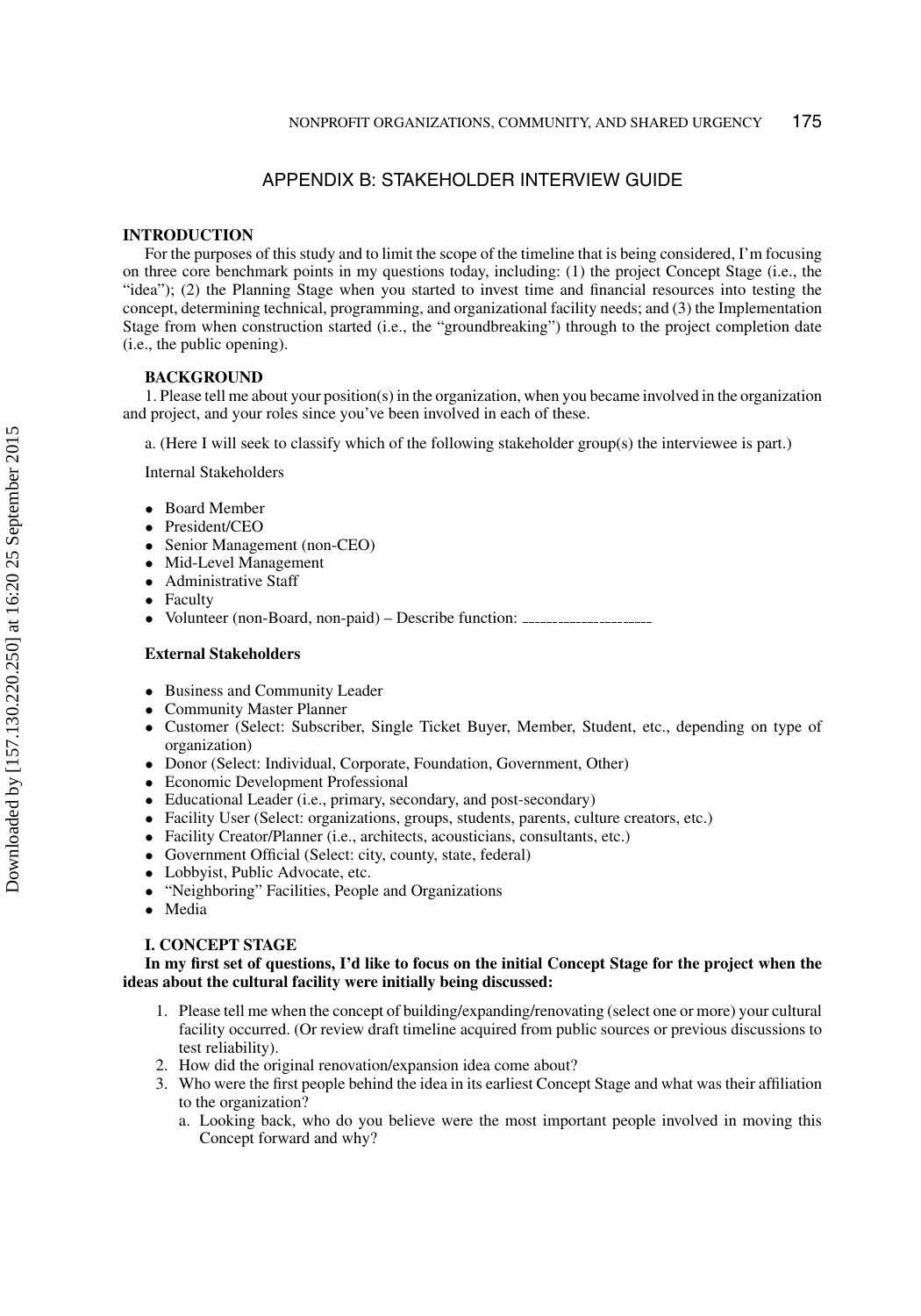#### 176 THIBODEAU AND RÜLING

- b. As you look back at the Concept Stage, was there anyone who should have been involved and why?
- c. And is there anyone who was involved that you wish would not have been involved at this Stage and why?
- 4. Is there anything that you or the organization would have done differently during this Concept Stage, and if so what?
- 5. Who made the final decision about moving forward and what was the catalyst that drove the project forward to the formal Planning Stage?

#### **II. PLANNING STAGE**

#### **In my next set of questions, I'd like now to focus on the formal Planning Stage of the project prior to breaking ground or beginning any construction work on the new/expanded/renovated facility.**

- 1. Once you started to invest time and financial resources in planning, how did the organization go about assessing its readiness for this project?
- 2. Who was or became involved in the Planning Stage and what was their affiliation to the organization?
	- a. Looking back, who do you believe were the most important people involved in moving this Planning Stage forward and why?
	- b. Was there anyone who should have been involved in the Planning Stage and why?
	- c. And is there anyone who was involved that you wish would not have been involved at this Stage and why?
- 3. Were there any stakeholders from the initial Concept Stage who became less involved in the Planning Stage and why?
- 4. Were there any detractors to the project at this stage, how were they managed, and by whom?
- 5. As part of this internal assessment process, did your team perform any of the following steps and who guided those efforts?
	- a. Review previous feasibility studies, draft plans, and financial estimates related to this or similar projects at the organization?
	- b. Prepare an existing facility inventory and detailed program needs assessment?
	- c. Develop an initial conceptual vision of new facilities, including preliminary facility concept type, number of spaces, size, configuration, and qualities of space(s) with an architect and/or theater planning firm?
	- d. Prepare order-of-magnitude capital construction cost estimate based on preliminary facility(ies) concept?
	- e. Prepare pro forma financial post-opening operating estimates, including expenses, earned revenue, and contributed income goals?
	- f. Prepare recommendations on the facility's post-opening ownership, governance, management, and operating models?
- 6. Please tell me if or how you tested that the timing of the project was right and that it would be supported by "the community." Who was involved in that testing?
	- a. As part of this community assessment process, did your team perform any of the following steps?
		- 1. Conduct a survey of key facility users, attendees, and potential audiences for the facility?
		- 2. Enlist a community advisory or other committee that included external stakeholders? If so, which stakeholders were represented there and what was their primary role?
		- 3. Conduct a funding and/or fundraising feasibility study to test the likelihood that the financing would be available to support the project?
- 7. Once you tested the overall feasibility of the project and determined that it could go forward, how long did it take before your organization began actual construction on the project?
- 8. Is there anything that the organization should have done differently during the Planning Stage, and if so what?
	- a. And with which people/stakeholders involved or not involved?